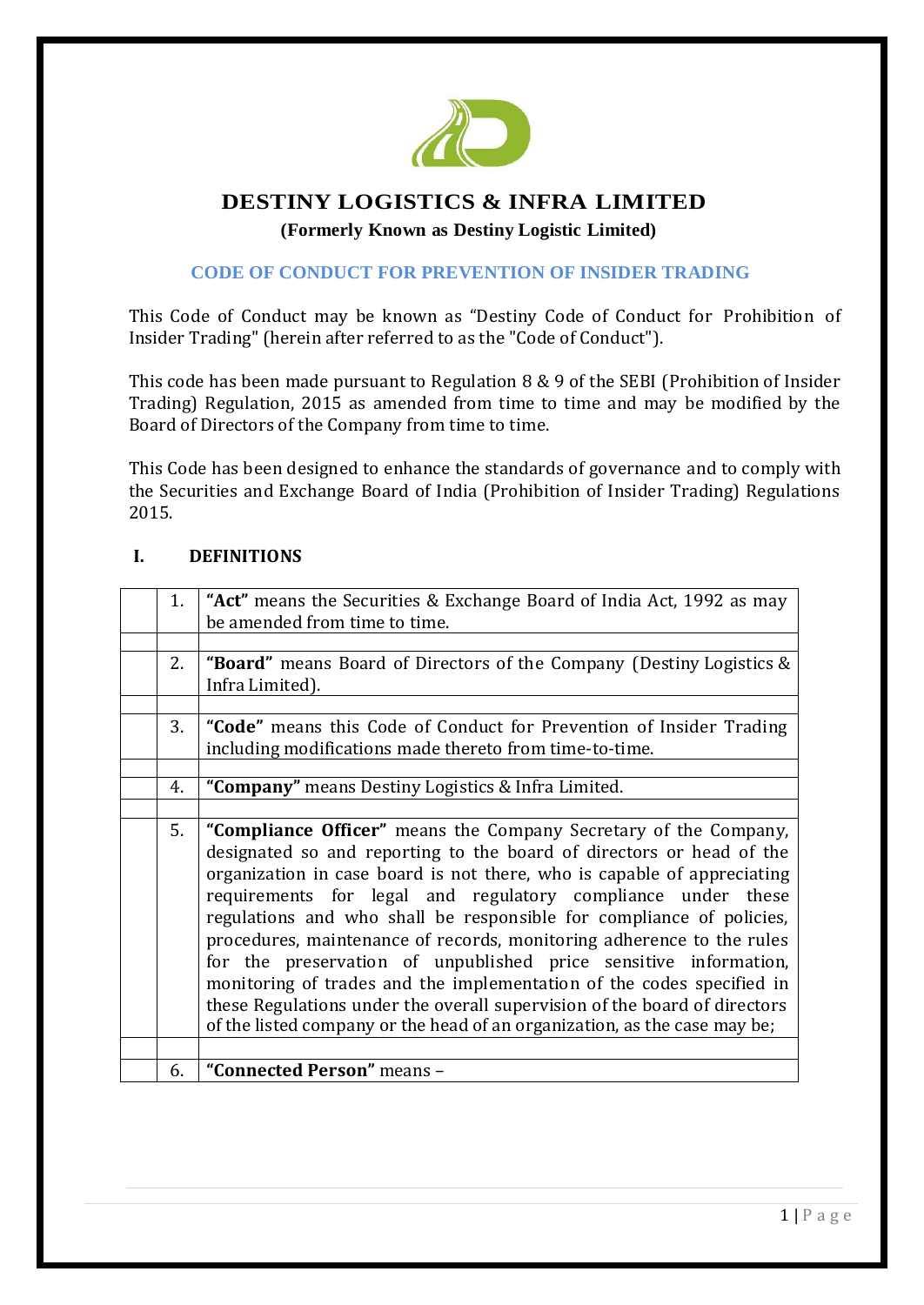|    | (i)<br>Any person who is or has during the six months prior to the<br>concerned act been associated with a company, directly or indirectly,<br>in any capacity including by reason of frequent communication with<br>its officers or by being in any contractual, fiduciary or employment<br>relationship or by being a director, officer or an employee of the<br>company or holds any position including a professional or business<br>relationship between himself and the company whether temporary |                                                                                                                                                                                                                                               |  |  |  |  |
|----|---------------------------------------------------------------------------------------------------------------------------------------------------------------------------------------------------------------------------------------------------------------------------------------------------------------------------------------------------------------------------------------------------------------------------------------------------------------------------------------------------------|-----------------------------------------------------------------------------------------------------------------------------------------------------------------------------------------------------------------------------------------------|--|--|--|--|
|    | or permanent, that allows such person, directly or indirectly, access<br>to unpublished price sensitive information or is reasonably expected<br>to allow such access.                                                                                                                                                                                                                                                                                                                                  |                                                                                                                                                                                                                                               |  |  |  |  |
|    | (iii)                                                                                                                                                                                                                                                                                                                                                                                                                                                                                                   | Without prejudice to the generality of the foregoing, the persons<br>falling within the following categories shall be deemed to be<br>connected persons unless the contrary is established, -                                                 |  |  |  |  |
|    |                                                                                                                                                                                                                                                                                                                                                                                                                                                                                                         | An immediate relative of connected persons specified in clause<br>(a)<br>$(i)$ ; or                                                                                                                                                           |  |  |  |  |
|    |                                                                                                                                                                                                                                                                                                                                                                                                                                                                                                         | A holding company or associate company or subsidiary company;<br>(b)<br><sub>or</sub>                                                                                                                                                         |  |  |  |  |
|    |                                                                                                                                                                                                                                                                                                                                                                                                                                                                                                         | An intermediary as specified in section 12 of the Act or an<br>(c)<br>employee or director thereof; or                                                                                                                                        |  |  |  |  |
|    |                                                                                                                                                                                                                                                                                                                                                                                                                                                                                                         | (d)<br>An investment company, trustee company, asset management<br>company or an employee or director thereof; or                                                                                                                             |  |  |  |  |
|    |                                                                                                                                                                                                                                                                                                                                                                                                                                                                                                         | An official of a stock exchange or of clearing house or<br>(e)<br>corporation; or                                                                                                                                                             |  |  |  |  |
|    |                                                                                                                                                                                                                                                                                                                                                                                                                                                                                                         | A member of board of trustees of a mutual fund or a member of<br>(f)<br>the board of directors of the asset management company of a<br>mutual fund or is an employee thereof; or                                                              |  |  |  |  |
|    |                                                                                                                                                                                                                                                                                                                                                                                                                                                                                                         | A member of the board of directors or an employee, of a public<br>(g)<br>financial institution as defined in section 2 (72) of the Companies<br>Act, 2013; or                                                                                 |  |  |  |  |
|    |                                                                                                                                                                                                                                                                                                                                                                                                                                                                                                         | An official or an employee of a self-regulatory organization<br>(h)<br>recognized or authorized by the Board; or                                                                                                                              |  |  |  |  |
|    |                                                                                                                                                                                                                                                                                                                                                                                                                                                                                                         | (i)<br>A banker of the company; or                                                                                                                                                                                                            |  |  |  |  |
|    |                                                                                                                                                                                                                                                                                                                                                                                                                                                                                                         | A concern, firm, trust, Hindu undivided family, company or<br>(j)<br>association of persons wherein a director of a company or his<br>immediate relative or banker of the company, has more than ten<br>per cent. of the holding or interest; |  |  |  |  |
| 7. |                                                                                                                                                                                                                                                                                                                                                                                                                                                                                                         | "Designated Person" means -                                                                                                                                                                                                                   |  |  |  |  |
|    | (i)                                                                                                                                                                                                                                                                                                                                                                                                                                                                                                     | All Directors whether executive, non-executive or independent;                                                                                                                                                                                |  |  |  |  |
|    | (iii)                                                                                                                                                                                                                                                                                                                                                                                                                                                                                                   | All Promoters of the Company                                                                                                                                                                                                                  |  |  |  |  |
|    |                                                                                                                                                                                                                                                                                                                                                                                                                                                                                                         | (iii) Chief Executive Officer (CEO), Chief Financial Officer (CFO) and                                                                                                                                                                        |  |  |  |  |
|    |                                                                                                                                                                                                                                                                                                                                                                                                                                                                                                         | Company Secretary (CS);<br>(iv) All employees of Manager cadre and above in Finance, Accounts and                                                                                                                                             |  |  |  |  |
|    |                                                                                                                                                                                                                                                                                                                                                                                                                                                                                                         | Secretarial Department;                                                                                                                                                                                                                       |  |  |  |  |
|    | (v)                                                                                                                                                                                                                                                                                                                                                                                                                                                                                                     | All employees of General Manager cadre and above in all other<br>Departments of the Company;                                                                                                                                                  |  |  |  |  |
|    |                                                                                                                                                                                                                                                                                                                                                                                                                                                                                                         | (vi) Such other employees as may be determined by the Company from                                                                                                                                                                            |  |  |  |  |
|    |                                                                                                                                                                                                                                                                                                                                                                                                                                                                                                         | time-to-time.                                                                                                                                                                                                                                 |  |  |  |  |
| 8. |                                                                                                                                                                                                                                                                                                                                                                                                                                                                                                         | "Generally available information" means information that is accessible                                                                                                                                                                        |  |  |  |  |
|    |                                                                                                                                                                                                                                                                                                                                                                                                                                                                                                         |                                                                                                                                                                                                                                               |  |  |  |  |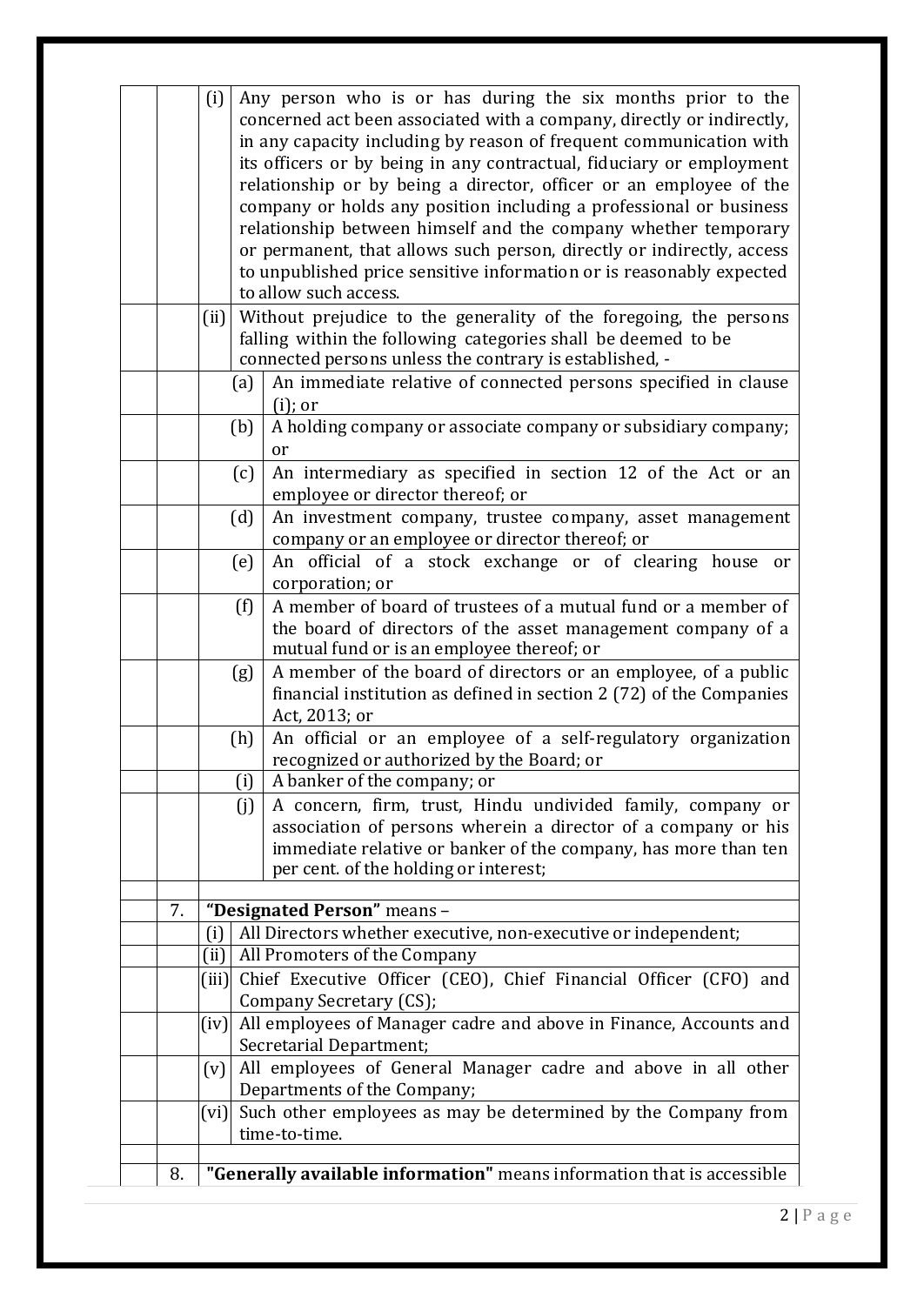|                                                             | to the public on a non-discriminatory basis;                                                                                                                                                                                                                                                                                                                                                                    |  |  |  |
|-------------------------------------------------------------|-----------------------------------------------------------------------------------------------------------------------------------------------------------------------------------------------------------------------------------------------------------------------------------------------------------------------------------------------------------------------------------------------------------------|--|--|--|
| 9.                                                          | "Immediate relative" means a spouse of a person, and includes parent,<br>sibling, and child of such person or of the spouse, any of whom is either<br>dependent financially on such person, or consults such person in taking<br>decisions relating to trading in securities;                                                                                                                                   |  |  |  |
| 10.                                                         | "Insider" means any person who is:<br>a connected person; or<br>i<br>ii) in possession of or having access to unpublished price sensitive<br>information;                                                                                                                                                                                                                                                       |  |  |  |
| 11.                                                         | "Promoter" shall have the meaning assigned to it under the Securities<br>and Exchange Board of India (Issue of Capital and Disclosure<br>Requirements) Regulations, 2009 or any modification thereof;                                                                                                                                                                                                           |  |  |  |
| 12.                                                         | "Regulation" means Securities and Exchange Board of India (Prohibition<br>of Insider Trading), Regulations 2015 as amended from time to time.                                                                                                                                                                                                                                                                   |  |  |  |
| 13.                                                         | "Securities" shall have the meaning assigned to it under the Securities<br>Contracts (Regulation) Act, 1956 (42 of 1956) or any modification<br>thereof except units of a mutual fund;                                                                                                                                                                                                                          |  |  |  |
| "Specified" means specified by the Board in writing;<br>14. |                                                                                                                                                                                                                                                                                                                                                                                                                 |  |  |  |
| 15.                                                         | "Takeover regulations" means the Securities and Exchange Board of<br>India (Substantial Acquisition of Shares and Takeovers) Regulations,<br>2011 and any amendments thereto;                                                                                                                                                                                                                                   |  |  |  |
| 16.                                                         | "Trading" means and includes subscribing, buying, selling, dealing, or<br>agreeing to subscribe, buy, sell, deal in any securities, and "trade" shall be<br>construed accordingly;                                                                                                                                                                                                                              |  |  |  |
| 17.                                                         | "Trading day" means a day on which the recognized stock exchanges are<br>open for trading;                                                                                                                                                                                                                                                                                                                      |  |  |  |
| 18.                                                         | "Trading Window" means the period during which, trading in the<br>Company's shares by insiders shall be permissible.                                                                                                                                                                                                                                                                                            |  |  |  |
| 19.                                                         | "Unpublished price sensitive information" means any information,<br>relating to a company or its securities, directly or indirectly, that is not<br>generally available which upon becoming generally available, is likely to<br>materially affect the price of the securities and shall, ordinarily including<br>but not restricted to, information relating to the following: -.<br>financial results;<br>(i) |  |  |  |
|                                                             | (ii) dividends;                                                                                                                                                                                                                                                                                                                                                                                                 |  |  |  |
|                                                             | $\vert$ (iii) change in capital structure;                                                                                                                                                                                                                                                                                                                                                                      |  |  |  |
|                                                             | mergers, de-mergers, acquisitions, delisting, disposals and expansion<br>(iv)<br>of business and such other transactions;                                                                                                                                                                                                                                                                                       |  |  |  |
|                                                             | changes in key managerial personnel; and<br>(v)                                                                                                                                                                                                                                                                                                                                                                 |  |  |  |
|                                                             |                                                                                                                                                                                                                                                                                                                                                                                                                 |  |  |  |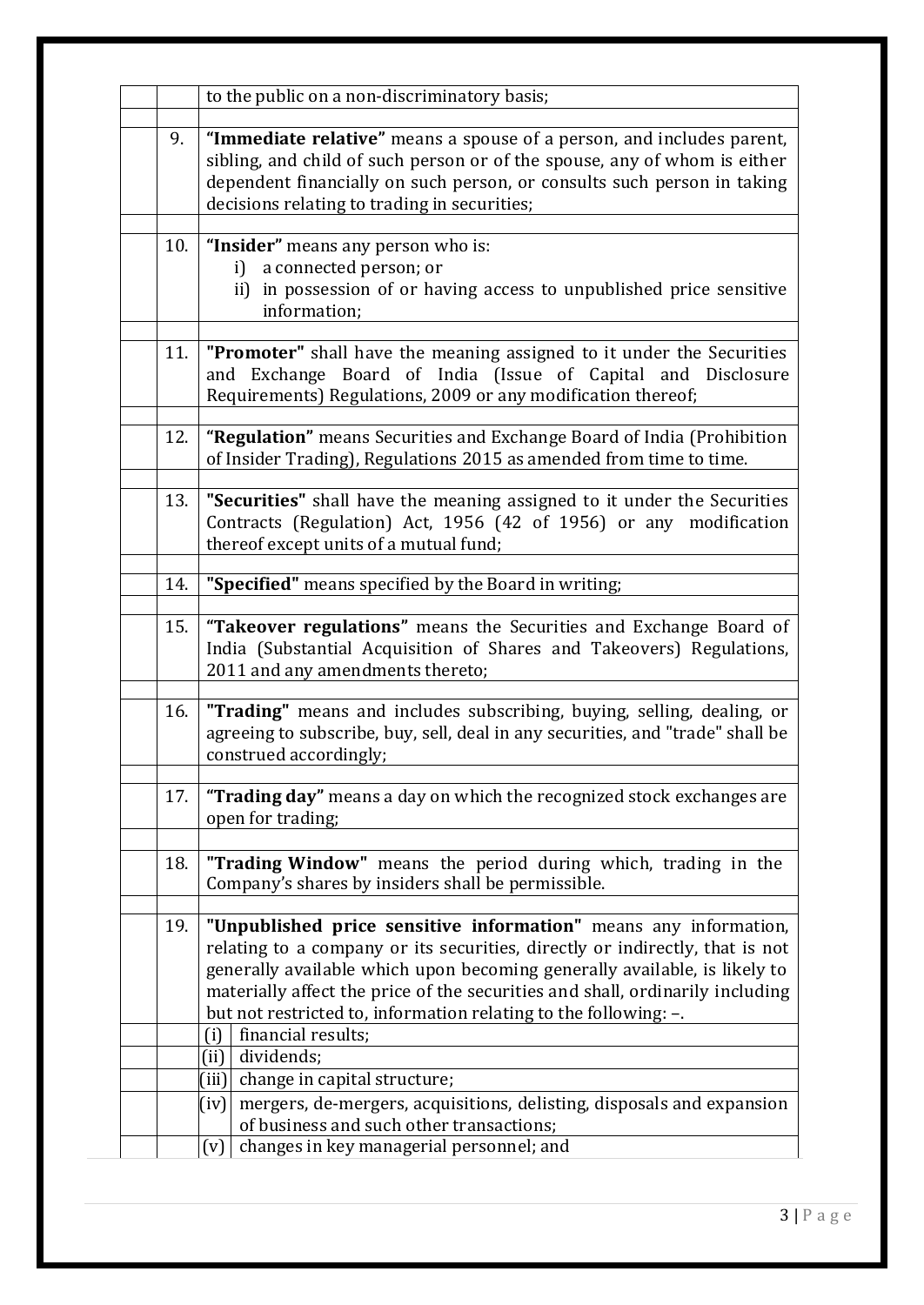### $|(\text{vi})|$  material events in accordance with the listing agreement.

# **II. INTERPRETATION**

- 1) Words and expressions used and not defined in these regulations but defined in the Securities and Exchange Board of India Act, 1992 (15 of 1992), the Securities Contracts (Regulation) Act, 1956 (42 of 1956), the Depositories Act, 1996 (22 of 1996) or the Companies Act, 2013 (18 of 2013) and rules and regulations made thereunder shall have the meanings respectively assigned to them in those legislation.
- 2) This Code can be modified/amended/altered only by Board of Directors of the Company.
- 3) But in case of any statutory modification or amendment or alteration of the provisions of Securities and Exchange Board of India (Prohibition of Insider Trading), Regulations 2015, the newly modified/amended/altered provisions of the Regulation shall be deemed to be implemented in the Code immediately with effect from the date of the statutory notification for modification or amendment or alteration etc.

The amended code should be placed before the Board of Directors of the Company in the Board Meeting held immediately after the date of statutory notification for modification/amendment/alteration etc of the Regulation for noting.

| 1.0 |     | <b>Compliance Officer</b>                                                                                                                                                                                                                                                                                                                                                                                                                               |
|-----|-----|---------------------------------------------------------------------------------------------------------------------------------------------------------------------------------------------------------------------------------------------------------------------------------------------------------------------------------------------------------------------------------------------------------------------------------------------------------|
|     | 1.1 | The Company has appointed Company Secretary as the Compliance Officer<br>for the purpose of this Code of Conduct.                                                                                                                                                                                                                                                                                                                                       |
|     | 1.2 | The Compliance officer shall be responsible for compliance of policies,<br>procedures, maintenance of records, monitoring adherence to the rules for<br>the preservation of unpublished price sensitive information, monitoring of<br>trades and the implementation of the codes specified in these regulations<br>under the overall supervision of the board of directors of the listed<br>company or the head of an organization, as the case may be; |
|     |     |                                                                                                                                                                                                                                                                                                                                                                                                                                                         |
|     | 1.3 | The compliance officer shall maintain a record of the insiders and any<br>changes made in the list of insiders.                                                                                                                                                                                                                                                                                                                                         |
|     |     |                                                                                                                                                                                                                                                                                                                                                                                                                                                         |
|     | 1.4 | The compliance officer shall assist all the employees in addressing any<br>clarifications regarding the Securities and Exchange Board of India<br>(Prohibition of Insider Trading) Regulations, 2015 as amended from time<br>to time and the company's code of conduct.                                                                                                                                                                                 |
|     |     |                                                                                                                                                                                                                                                                                                                                                                                                                                                         |

# **III. CODE**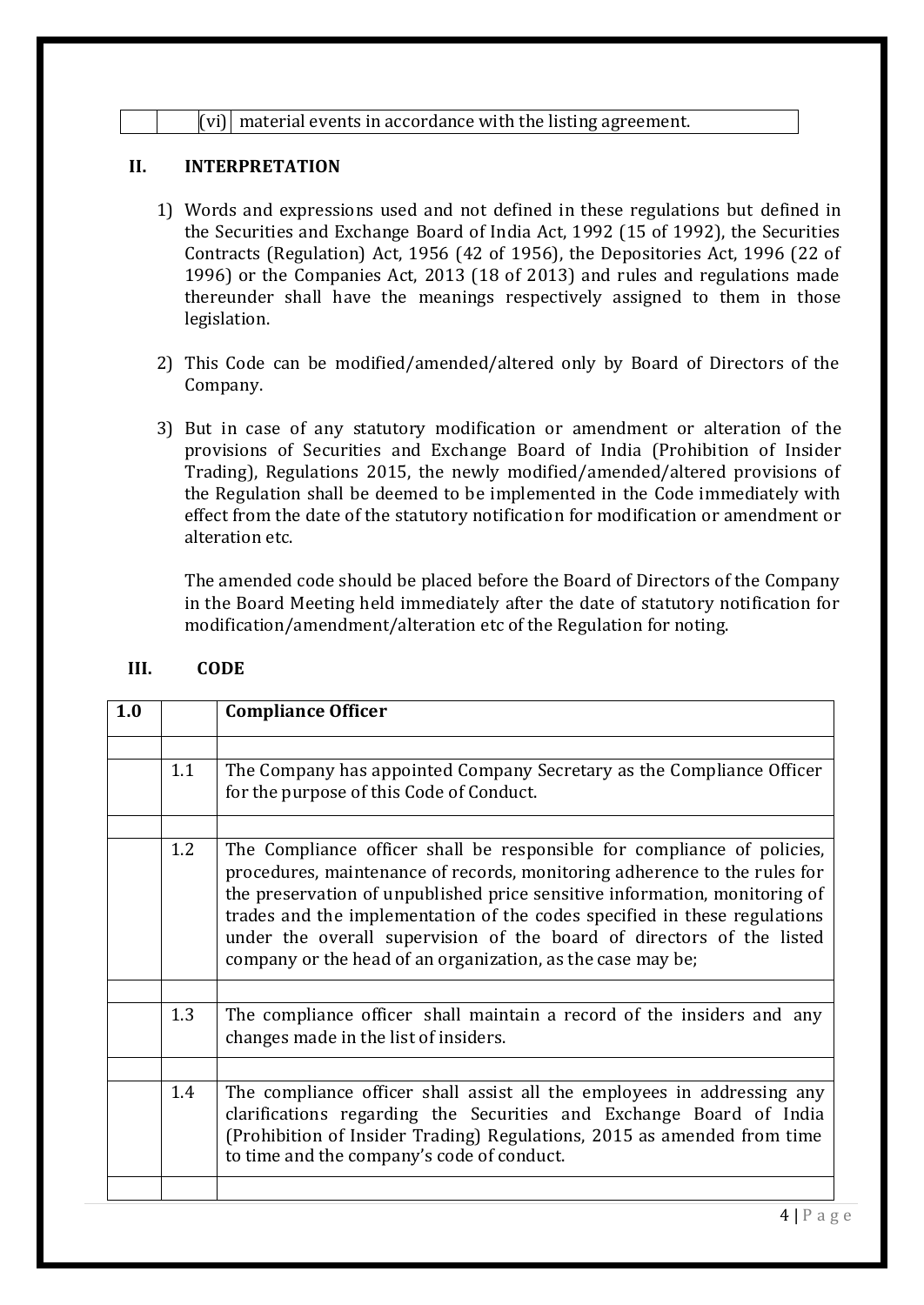|     | 1.5 | The Compliance Officer shall report on insider trading to the Board and to<br>the Chairman of the Audit Committee on annual basis.                                                                                                                                                                                                                                                                                                                                                                                     |  |  |  |  |  |
|-----|-----|------------------------------------------------------------------------------------------------------------------------------------------------------------------------------------------------------------------------------------------------------------------------------------------------------------------------------------------------------------------------------------------------------------------------------------------------------------------------------------------------------------------------|--|--|--|--|--|
| 2.0 |     | Preservation of Confidentiality of UPSI / Confidential Information                                                                                                                                                                                                                                                                                                                                                                                                                                                     |  |  |  |  |  |
|     | 2.1 | Insiders and their immediate relatives shall not communicate, provide,<br>or allow access to any unpublished price sensitive information, relating to<br>a company or securities listed or proposed to be listed, to any person<br>including other insiders except where such communication is in<br>furtherance of legitimate purposes, performance of duties or discharge of<br>legal obligations.                                                                                                                   |  |  |  |  |  |
|     | 2.2 | Price Sensitive Information is to be handled on a "need to know" basis, i.e.,<br>No Price Sensitive Information shall be communicated to any person<br>except in furtherance of the insider's legitimate purposes, performance of<br>duties or discharge of his legal obligations.                                                                                                                                                                                                                                     |  |  |  |  |  |
|     | 2.3 | No person shall procure from or cause the communication by any insider of<br>unpublished price sensitive information, relating to a company or<br>securities listed or proposed to be listed, except in furtherance of<br>legitimate purposes, performance of duties or discharge of legal<br>obligations.                                                                                                                                                                                                             |  |  |  |  |  |
|     | 2.4 | Notwithstanding anything contained in this regulation, an unpublished<br>price sensitive information may be communicated, provided, allowed<br>access to or procured, in connection with a transaction that would:-                                                                                                                                                                                                                                                                                                    |  |  |  |  |  |
|     |     | 2.4.1<br>entail an obligation to make an open offer under the takeover<br>regulations where the board of directors of the company is of<br>informed opinion that the proposed transaction is in the best<br>interests of the company;                                                                                                                                                                                                                                                                                  |  |  |  |  |  |
|     |     | not attract the obligation to make an open offer under the takeover<br>2.4.2<br>regulations but where the board of directors of the company is of<br>informed opinion that the proposed transaction is in the best<br>interests of the company and the information that constitute<br>unpublished price sensitive information is disseminated to be made<br>generally available at least two trading days prior to the proposed<br>transaction being effected in such form as the board of directors<br>may determine. |  |  |  |  |  |
|     | 2.5 | All information shall be handled within the Company on a need-to-know<br>basis and no UPSI shall be communicated to any person except in<br>furtherance of the insider's legitimate purposes, performance of duties or<br>discharge of his legal obligations.                                                                                                                                                                                                                                                          |  |  |  |  |  |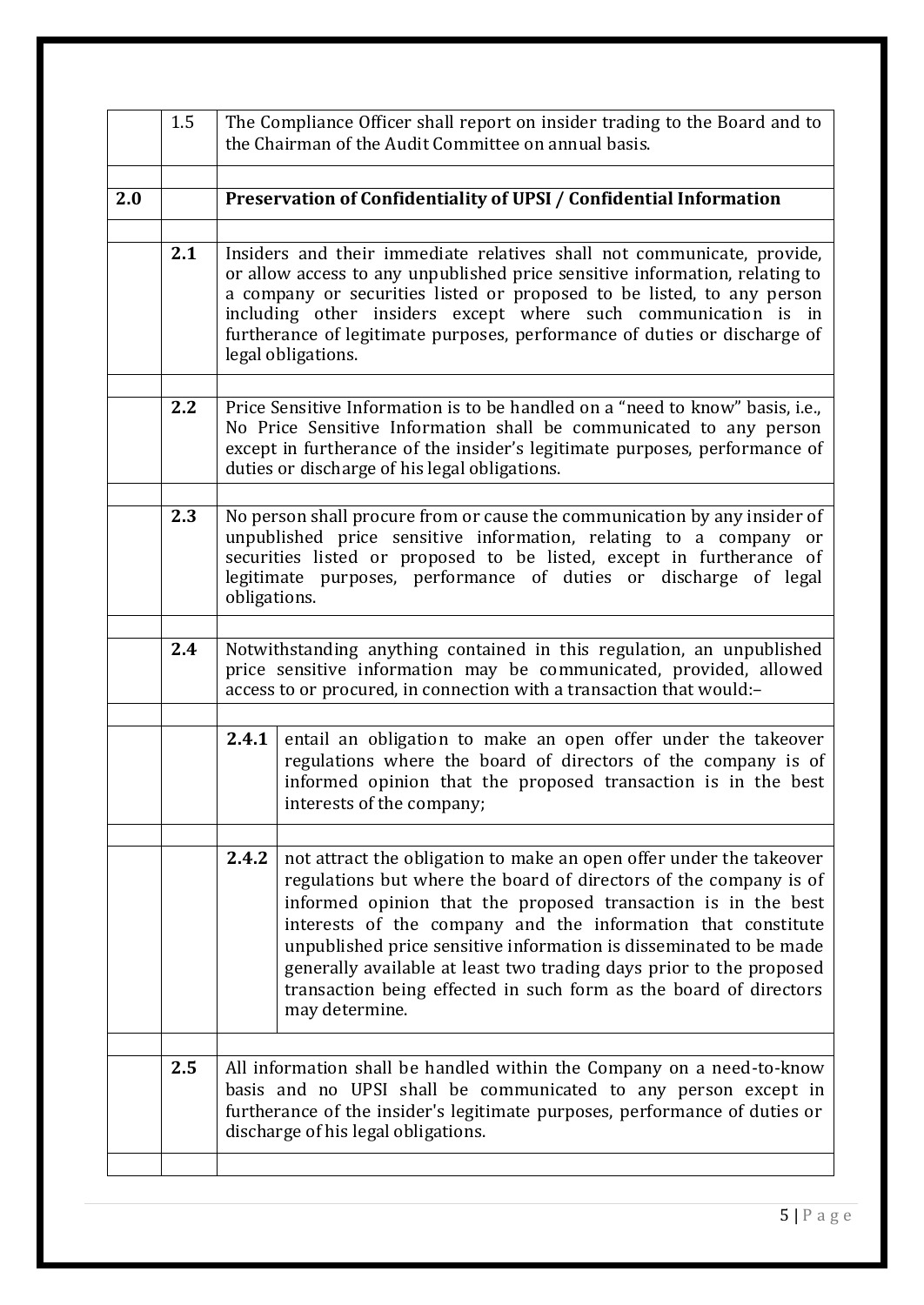|     | 2.6 |                                                                                                                                                                                                                                                                                              | The Company has put in place policies and procedures (hereinafter<br>referred as Chinese Walls) to manage UPSI and prevent the inadvertent<br>spread and misuse of UPSI. Chinese Walls are designed to curb on passing<br>of UPSI. Employees, who are in possession of UPSI, have a responsibility to<br>ensure that UPSI should not be shared or disclosed to any persons except<br>their legal obligations. All non-public information directly / indirectly<br>received by any employee should immediately be reported to the head of<br>the department. Management shall ensure that appropriate policies,<br>procedures and physical arrangements are implemented for the relevant<br>businesses and that these are complied with by all affected employees.<br>Local policies should address not only the maintenance of Chinese Walls<br>and how these implemented and controlled but also procedures for<br>crossing the wall. The establishment of Chinese Walls is not intended to<br>suggest that within Insider Areas material, Confidential Information can<br>circulate freely. Within Insider Areas, the 'need-to-know' policy is fully in<br>effect. |  |  |  |  |  |
|-----|-----|----------------------------------------------------------------------------------------------------------------------------------------------------------------------------------------------------------------------------------------------------------------------------------------------|----------------------------------------------------------------------------------------------------------------------------------------------------------------------------------------------------------------------------------------------------------------------------------------------------------------------------------------------------------------------------------------------------------------------------------------------------------------------------------------------------------------------------------------------------------------------------------------------------------------------------------------------------------------------------------------------------------------------------------------------------------------------------------------------------------------------------------------------------------------------------------------------------------------------------------------------------------------------------------------------------------------------------------------------------------------------------------------------------------------------------------------------------------------------|--|--|--|--|--|
|     |     |                                                                                                                                                                                                                                                                                              |                                                                                                                                                                                                                                                                                                                                                                                                                                                                                                                                                                                                                                                                                                                                                                                                                                                                                                                                                                                                                                                                                                                                                                      |  |  |  |  |  |
|     | 2.7 |                                                                                                                                                                                                                                                                                              | Confidential Information / UPSI shall be kept with adequate security.                                                                                                                                                                                                                                                                                                                                                                                                                                                                                                                                                                                                                                                                                                                                                                                                                                                                                                                                                                                                                                                                                                |  |  |  |  |  |
| 3.0 |     |                                                                                                                                                                                                                                                                                              | <b>Trading Plan</b>                                                                                                                                                                                                                                                                                                                                                                                                                                                                                                                                                                                                                                                                                                                                                                                                                                                                                                                                                                                                                                                                                                                                                  |  |  |  |  |  |
|     |     |                                                                                                                                                                                                                                                                                              |                                                                                                                                                                                                                                                                                                                                                                                                                                                                                                                                                                                                                                                                                                                                                                                                                                                                                                                                                                                                                                                                                                                                                                      |  |  |  |  |  |
|     | 3.1 |                                                                                                                                                                                                                                                                                              | An insider shall be entitled, at his option, to formulate a trading plan for<br>dealing in securities of the Company and present it to the Compliance<br>Officer for approval and public disclosure pursuant to which trades may be<br>carried out with such plan.<br>Such trading plan shall:                                                                                                                                                                                                                                                                                                                                                                                                                                                                                                                                                                                                                                                                                                                                                                                                                                                                       |  |  |  |  |  |
|     |     | not entail commencement of trading on behalf of the Insider earlier<br>(i)                                                                                                                                                                                                                   |                                                                                                                                                                                                                                                                                                                                                                                                                                                                                                                                                                                                                                                                                                                                                                                                                                                                                                                                                                                                                                                                                                                                                                      |  |  |  |  |  |
|     |     |                                                                                                                                                                                                                                                                                              | than six months from the public disclosure of the plan;                                                                                                                                                                                                                                                                                                                                                                                                                                                                                                                                                                                                                                                                                                                                                                                                                                                                                                                                                                                                                                                                                                              |  |  |  |  |  |
|     |     | not entail trading for the period between the twentieth trading day<br>(ii)<br>prior to the last day of any financial period for which results are<br>required to be announced by the issuer of the securities and the<br>second trading day after the disclosure of such financial results; |                                                                                                                                                                                                                                                                                                                                                                                                                                                                                                                                                                                                                                                                                                                                                                                                                                                                                                                                                                                                                                                                                                                                                                      |  |  |  |  |  |
|     |     | (iii)                                                                                                                                                                                                                                                                                        | entail trading for a period of not less than twelve months;                                                                                                                                                                                                                                                                                                                                                                                                                                                                                                                                                                                                                                                                                                                                                                                                                                                                                                                                                                                                                                                                                                          |  |  |  |  |  |
|     |     | not entail overlap of any period for which another trading plan is<br>(iv)<br>already in existence;                                                                                                                                                                                          |                                                                                                                                                                                                                                                                                                                                                                                                                                                                                                                                                                                                                                                                                                                                                                                                                                                                                                                                                                                                                                                                                                                                                                      |  |  |  |  |  |
|     |     | set out either the value of trades to be effected or the number of<br>(v)<br>securities to be traded along with the nature of the trade and the<br>intervals at, or dates on which such trades shall be effected; and                                                                        |                                                                                                                                                                                                                                                                                                                                                                                                                                                                                                                                                                                                                                                                                                                                                                                                                                                                                                                                                                                                                                                                                                                                                                      |  |  |  |  |  |
|     |     | (vi)                                                                                                                                                                                                                                                                                         | not entail trading in securities for market abuse                                                                                                                                                                                                                                                                                                                                                                                                                                                                                                                                                                                                                                                                                                                                                                                                                                                                                                                                                                                                                                                                                                                    |  |  |  |  |  |
|     |     |                                                                                                                                                                                                                                                                                              |                                                                                                                                                                                                                                                                                                                                                                                                                                                                                                                                                                                                                                                                                                                                                                                                                                                                                                                                                                                                                                                                                                                                                                      |  |  |  |  |  |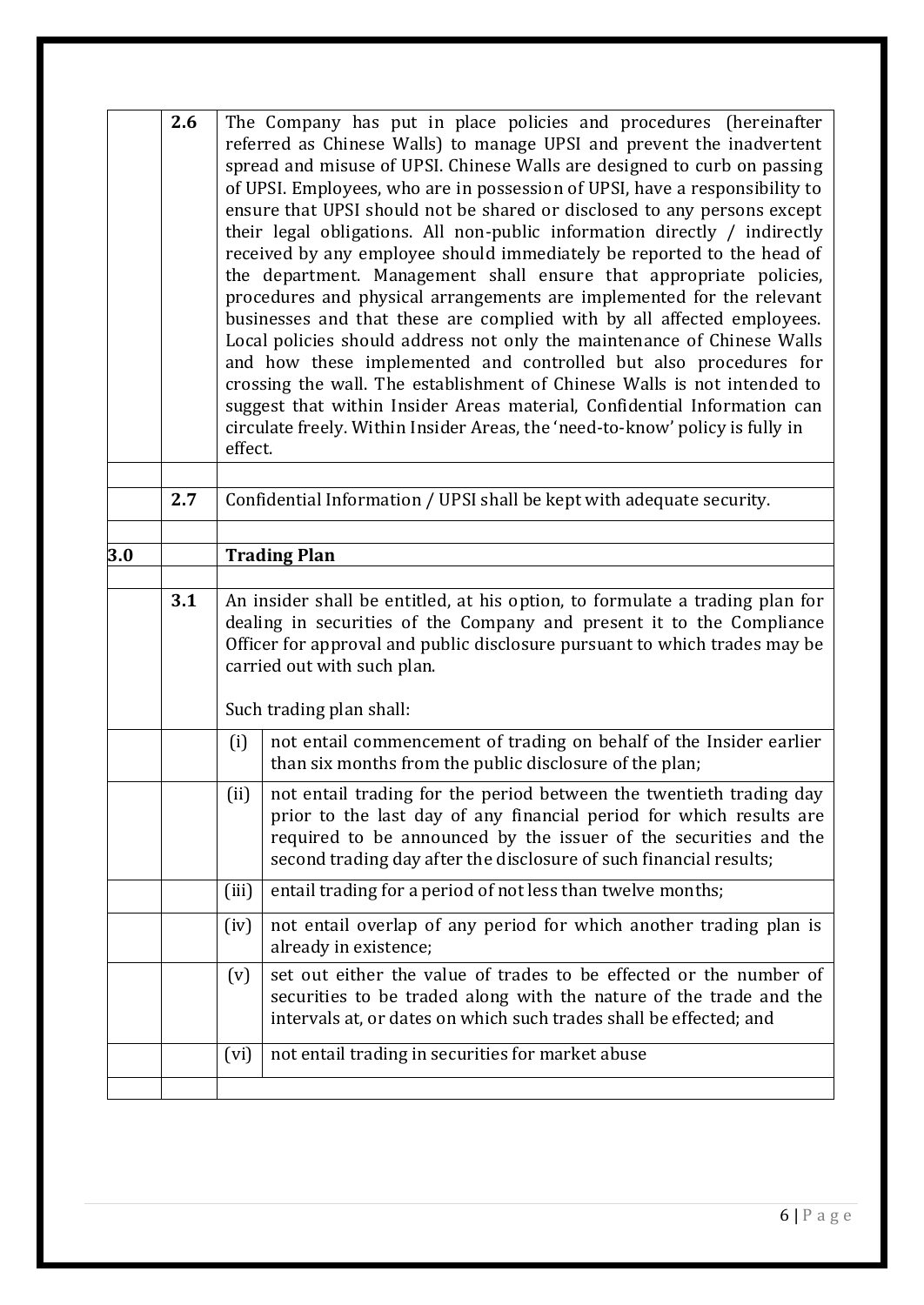| the plan would have any potential for violation of these regulations and<br>shall be entitled to seek such express undertakings as may be necessary to<br>enable such assessment and to approve and monitor the implementation of                                                                                                                                                                                                                                                                                                                            |  |  |  |  |
|--------------------------------------------------------------------------------------------------------------------------------------------------------------------------------------------------------------------------------------------------------------------------------------------------------------------------------------------------------------------------------------------------------------------------------------------------------------------------------------------------------------------------------------------------------------|--|--|--|--|
| The trading plan once approved shall be irrevocable and the Insider shall<br>mandatorily have to implement the plan, without being entitled to either<br>deviate from it or to execute any trade in the securities outside the scope of                                                                                                                                                                                                                                                                                                                      |  |  |  |  |
| However, the implementation of the trading plan shall not be commenced,<br>if any UPSI in possession of the Insider at the time of formulation of the<br>plan has not become generally available at the time of the commencement<br>of implementation and in such event the Compliant Officer shall confirm<br>that the commencement ought to be deferred until such UPSI becomes<br>generally available information so as to avoid a violation of sub-regulation                                                                                            |  |  |  |  |
| Upon approval of the trading plan, the Compliance Officer shall notify the                                                                                                                                                                                                                                                                                                                                                                                                                                                                                   |  |  |  |  |
| 3.5<br>A notional window shall be used as an instrument of monitoring trading by<br>Designated Persons. The Compliance Officer should close trading window<br>when he determines that a Designated Person or class of Designated<br>Persons can reasonably be expected to have possession of UPSI. Such<br>closure shall be imposed in relation to such securities to which such UPSI<br>relates. During closure of notional window, Designated Persons and their<br>immediate relatives shall not trade in securities when the trading window<br>is closed. |  |  |  |  |
| Prevention of misuse of "Price Sensitive Information".                                                                                                                                                                                                                                                                                                                                                                                                                                                                                                       |  |  |  |  |
| All directors/officers and designated employees of the company shall be                                                                                                                                                                                                                                                                                                                                                                                                                                                                                      |  |  |  |  |
|                                                                                                                                                                                                                                                                                                                                                                                                                                                                                                                                                              |  |  |  |  |
| The trading window shall be closed 7 days prior to UPSI is                                                                                                                                                                                                                                                                                                                                                                                                                                                                                                   |  |  |  |  |
| 4.2.2<br>During closure of trading window, Designated Persons shall not<br>trade in the securities of the Company.                                                                                                                                                                                                                                                                                                                                                                                                                                           |  |  |  |  |
|                                                                                                                                                                                                                                                                                                                                                                                                                                                                                                                                                              |  |  |  |  |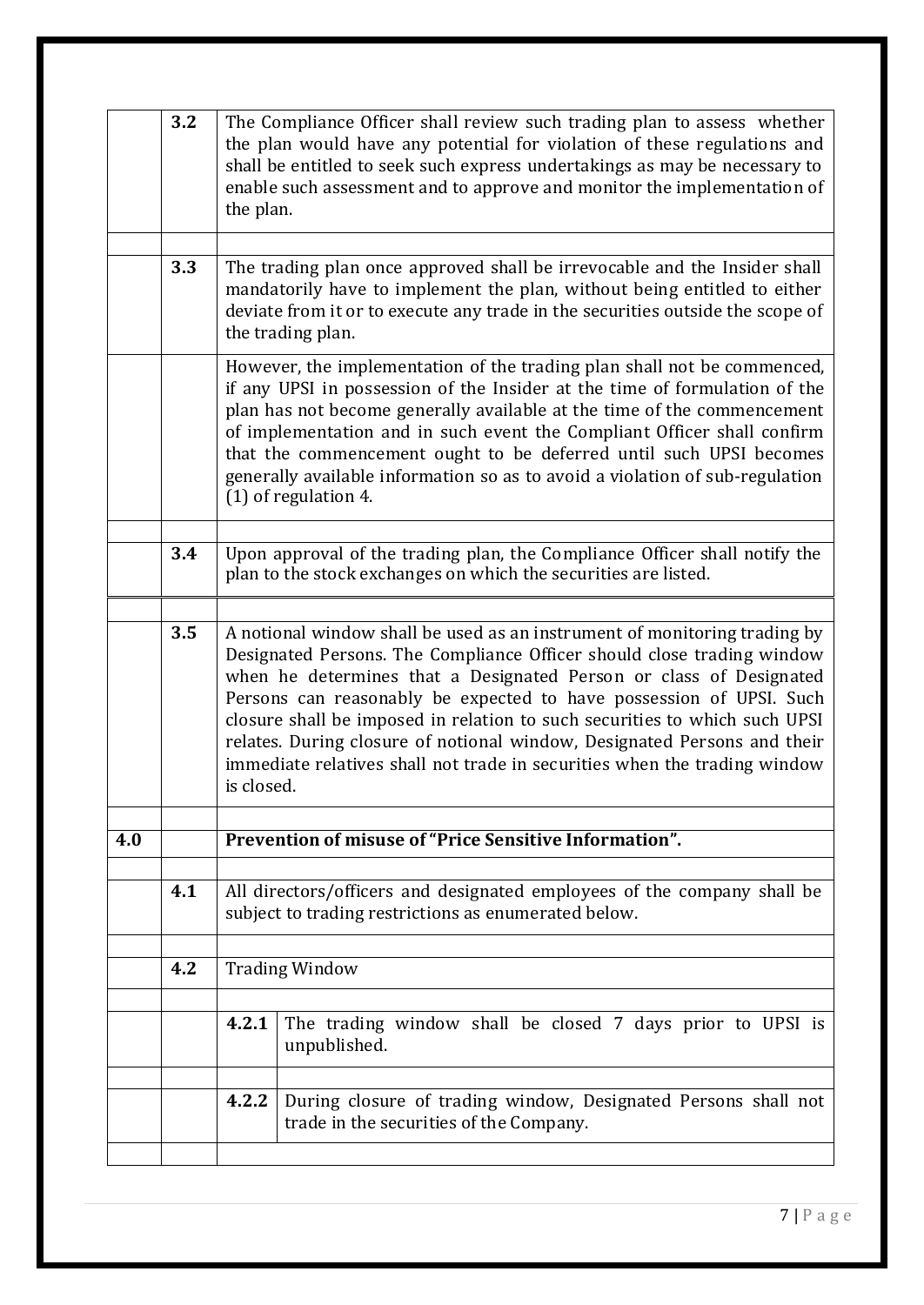|     |     | 4.2.3<br>After taking into account various factors including UPSI in question<br>becoming generally available and being capable of assimilation by<br>the market, the Compliance Officer shall determine timing of re-<br>opening of the trading window however in any event it shall be<br>forty-eight hours after the information becomes generally available.                                                                |  |  |  |  |
|-----|-----|---------------------------------------------------------------------------------------------------------------------------------------------------------------------------------------------------------------------------------------------------------------------------------------------------------------------------------------------------------------------------------------------------------------------------------|--|--|--|--|
|     |     | The trading window shall also be applicable to any person having<br>4.2.4<br>contractual or fiduciary relation with the company, such as<br>auditors, accountancy firms, law firms, analysts, consultants etc.,<br>assisting or advising the Company.                                                                                                                                                                           |  |  |  |  |
|     |     | 4.2.5<br>All directors/officers/designated employees of the company shall<br>conduct all their dealings in the securities of the Company only<br>when the trading window is open and shall not deal in any<br>transaction involving the purchase or sale of the company's<br>securities during the periods when trading window is closed or<br>during any other period as may be specified by the Company from<br>time to time. |  |  |  |  |
|     |     | The Trading window shall be opened 48 (forty Eight) hours after<br>4.2.6<br>the unpublished price sensitive information becomes generally<br>available.                                                                                                                                                                                                                                                                         |  |  |  |  |
| 5.0 |     | <b>Pre-clearance of trades</b>                                                                                                                                                                                                                                                                                                                                                                                                  |  |  |  |  |
|     | 5.1 | When the trading window is open, any Designated Person shall trade in<br>Securities of the Company subject to pre-clearance by the Compliance<br>Officer if the value of the proposed trades is above Rs.10 Lakhs. However,<br>no Designated Person shall be entitled for pre-clearance of any proposed<br>trade if such Designated Person is in possession of UPSI even if the trading<br>window is not closed.                |  |  |  |  |
|     | 5.2 | Designated Person and their immediate relatives who propose to execute<br>trade in Securities of the Company shall submit an application duly filled<br>and signed to the Compliance Officer. The format of application is annexed<br>as Annexure "A" and "B".                                                                                                                                                                  |  |  |  |  |
|     | 5.3 | Prior to approving any trades, the Compliance Officer shall seek<br>declarations to the effect that the applicant for pre-clearance is not in<br>possession of any UPSI. He shall also have regard to whether any such<br>declaration is reasonably capable of being rendered inaccurate.                                                                                                                                       |  |  |  |  |
|     | 5.4 | The Compliance Officer shall confidentially maintain a list of such securities<br>as a "restricted list" which shall be used as the basis for approving or<br>rejecting applications for preclearance of trades.                                                                                                                                                                                                                |  |  |  |  |
|     | 5.5 | The Compliance Officer shall approve / reject pre-clearance application<br>within Seven Trading days in Annexure "C".                                                                                                                                                                                                                                                                                                           |  |  |  |  |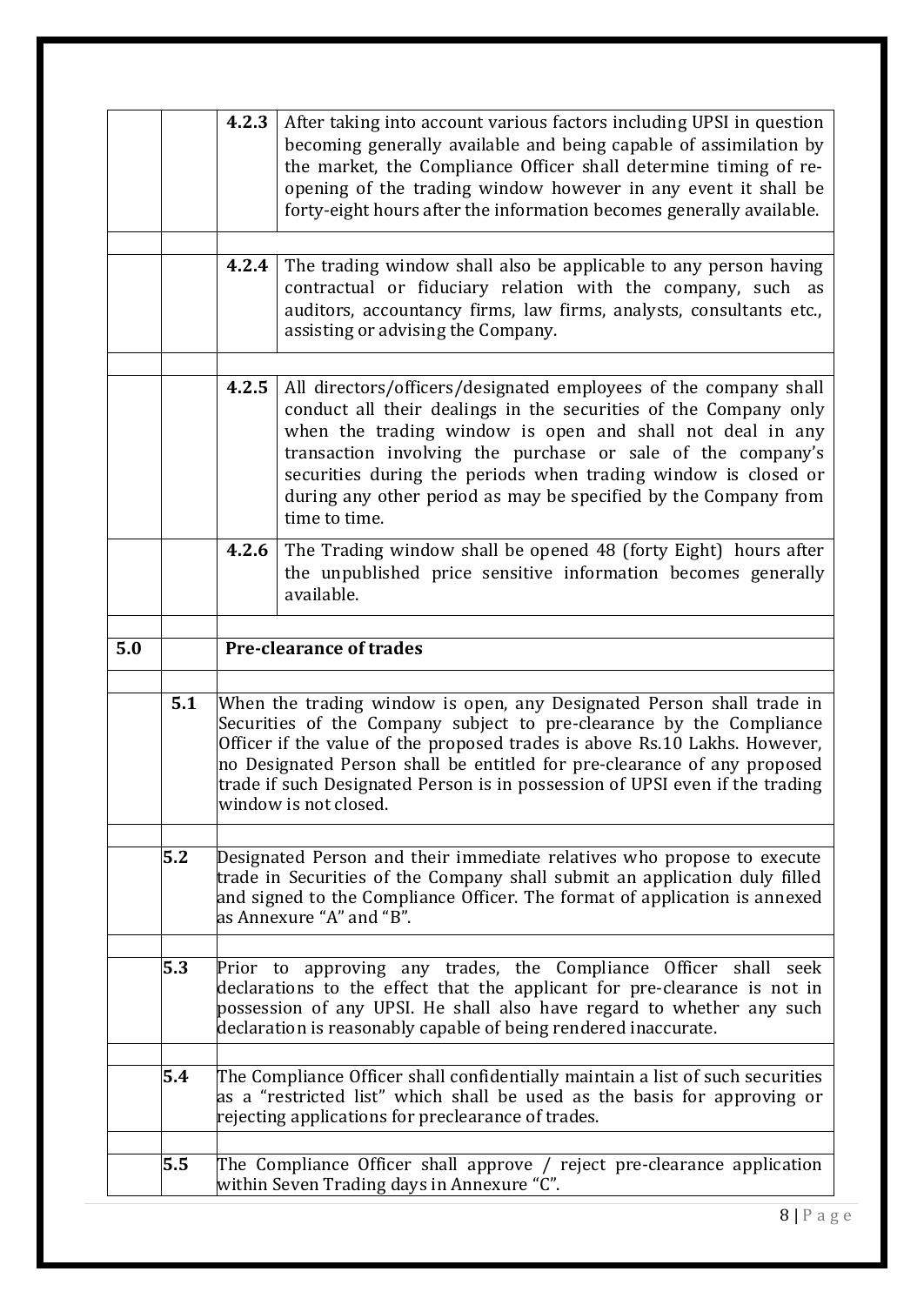|     | 5.6 | Designated Person shall execute pre-cleared trade within seven trading<br>days from approval and shall report his trade details to Compliance Officer<br>in Annexure "C" within 7 trading days from the trade. In case non-trading,<br>Designated Person shall report his decision of non-trading along with<br>reasons to Compliance Officer in Annexure "C".                                                                                                                                                                                                                                                   |  |  |  |  |
|-----|-----|------------------------------------------------------------------------------------------------------------------------------------------------------------------------------------------------------------------------------------------------------------------------------------------------------------------------------------------------------------------------------------------------------------------------------------------------------------------------------------------------------------------------------------------------------------------------------------------------------------------|--|--|--|--|
|     | 5.7 | In case of failure in executing trade within seven trading days, Designated<br>Person shall be required to take fresh pre-clearance for the trades to be<br>executed in Annexure "A" and "B".                                                                                                                                                                                                                                                                                                                                                                                                                    |  |  |  |  |
|     | 5.8 | Designated Person who is permitted to trade shall not execute a contra<br>trade within next six months from previous transaction. The Compliance<br>Officer is empowered to grant relaxation from strict application of such<br>restriction for reasons to be recorded in writing without violating the<br>Regulations. If contra trade is executed, inadvertently or otherwise, in<br>violation of such a restriction, the profits from such trade shall be liable to<br>be disgorged for remittance to the Securities and Exchange Board of India<br>for credit to the Investor Protection and Education Fund. |  |  |  |  |
| 6.0 |     | <b>Code of Fair Disclosure</b>                                                                                                                                                                                                                                                                                                                                                                                                                                                                                                                                                                                   |  |  |  |  |
|     | 6.1 | UPSI which will impact on price of Security shall be promptly disclosed to<br>general public.                                                                                                                                                                                                                                                                                                                                                                                                                                                                                                                    |  |  |  |  |
|     | 6.2 | UPSI shall not be disseminated selectively but it should be disseminated<br>uniformly and universally.                                                                                                                                                                                                                                                                                                                                                                                                                                                                                                           |  |  |  |  |
|     | 6.3 | Compliance Officer shall be a chief investor relations officer to deal with<br>dissemination of information and disclosure of UPSI.                                                                                                                                                                                                                                                                                                                                                                                                                                                                              |  |  |  |  |
|     | 6.4 | The Company shall give appropriate and fair response to queries on news<br>reports and requests for verification of market rumours by regulatory<br>authorities.                                                                                                                                                                                                                                                                                                                                                                                                                                                 |  |  |  |  |
|     | 6.5 | The following practice shall be complied while meeting with analysts,<br>institutional investors and other investor relations conferences:<br>6.5.1<br>No UPSI shall be shared with them and only information available<br>in public domain shall be shared.<br>6.5.2<br>Any of the designated company officials shall remain present during<br>meeting with them.                                                                                                                                                                                                                                               |  |  |  |  |
|     |     | Transcripts or records of proceedings of meeting with them shall be<br>6.5.3<br>placed on website of the Company within 30 days from meeting.                                                                                                                                                                                                                                                                                                                                                                                                                                                                    |  |  |  |  |
|     | 6.6 | All UPSI shall be handled on a need-to-know basis.                                                                                                                                                                                                                                                                                                                                                                                                                                                                                                                                                               |  |  |  |  |
|     |     |                                                                                                                                                                                                                                                                                                                                                                                                                                                                                                                                                                                                                  |  |  |  |  |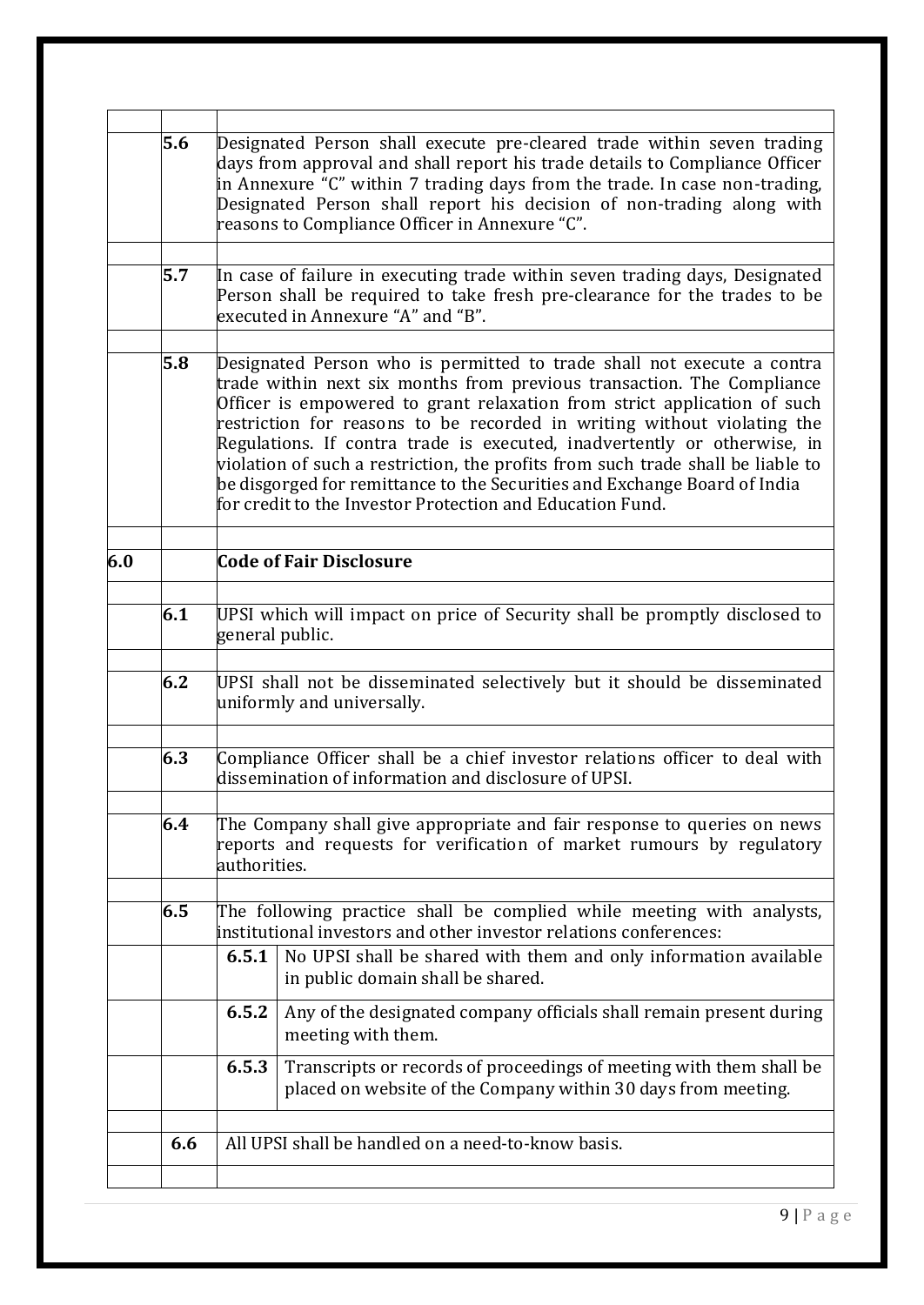| 7.0 |     | <b>Disclosure by Certain Persons</b>                                                                                                                                                                                                                                                                                                                                                                                                            |  |  |  |  |
|-----|-----|-------------------------------------------------------------------------------------------------------------------------------------------------------------------------------------------------------------------------------------------------------------------------------------------------------------------------------------------------------------------------------------------------------------------------------------------------|--|--|--|--|
|     | 7.1 | <b>Initial Disclosure</b><br>7.1.1<br>Every promoter, key managerial personnel, director, Designated<br>Person of the company shall disclose his holding of securities as on<br>the date of these regulations taking effect, to the Company within<br>thirty days of these regulations taking effect;                                                                                                                                           |  |  |  |  |
|     |     | 7.1.2<br>Every person on appointment as a key managerial personnel or a<br>director of the Company or upon becoming a promoter shall<br>disclose his holding of Securities as on the date of appointment or<br>becoming a promoter, to the Company within seven days of such<br>appointment or becoming a promoter.                                                                                                                             |  |  |  |  |
|     | 7.2 | <b>Continual Disclosure</b>                                                                                                                                                                                                                                                                                                                                                                                                                     |  |  |  |  |
|     |     | Every promoter, director and Designated Person of the Company<br>7.2.1<br>shall disclose to the Company the number of such Securities<br>acquired or disposed of within two trading days of such transaction<br>if the value of the Securities traded, whether in one transaction or a<br>series of transactions over any calendar quarter, aggregates to a<br>traded value in excess of Rs.10 lakh or such other value as may be<br>specified. |  |  |  |  |
|     |     | The Company shall notify the particulars of such trading to the<br>7.2.2<br>stock exchange on which the securities are listed within two<br>working days of receipt of the disclosure or from becoming aware<br>of such information.                                                                                                                                                                                                            |  |  |  |  |
|     | 7.3 | <b>Annual Disclosure</b>                                                                                                                                                                                                                                                                                                                                                                                                                        |  |  |  |  |
|     |     | Every promoter, director and Designated Person of the Company shall<br>disclose their holding of Securities on annual basis within 60 days from<br>conclusion of every financial year of the Company.                                                                                                                                                                                                                                           |  |  |  |  |
|     | 7.4 | Disclosure by Other Connected Person                                                                                                                                                                                                                                                                                                                                                                                                            |  |  |  |  |
|     |     | The Compliance Officer at his discretion may require any other connected<br>person or class of connected person to make disclosures of holding and<br>trading in securities of DESTINY as and when he deems fit in order to<br>monitor compliance with these regulations                                                                                                                                                                        |  |  |  |  |
| 8.0 |     | Reporting to the Board and Maintenance of Disclosures                                                                                                                                                                                                                                                                                                                                                                                           |  |  |  |  |
|     | 8.1 | The Compliance Officer shall place before the chairman on a quarterly<br>basis, details of trading in securities of DESTINY by designated persons and<br>accompanying documents that such persons had executed under the pre-<br>clearance procedure as envisaged under this code.                                                                                                                                                              |  |  |  |  |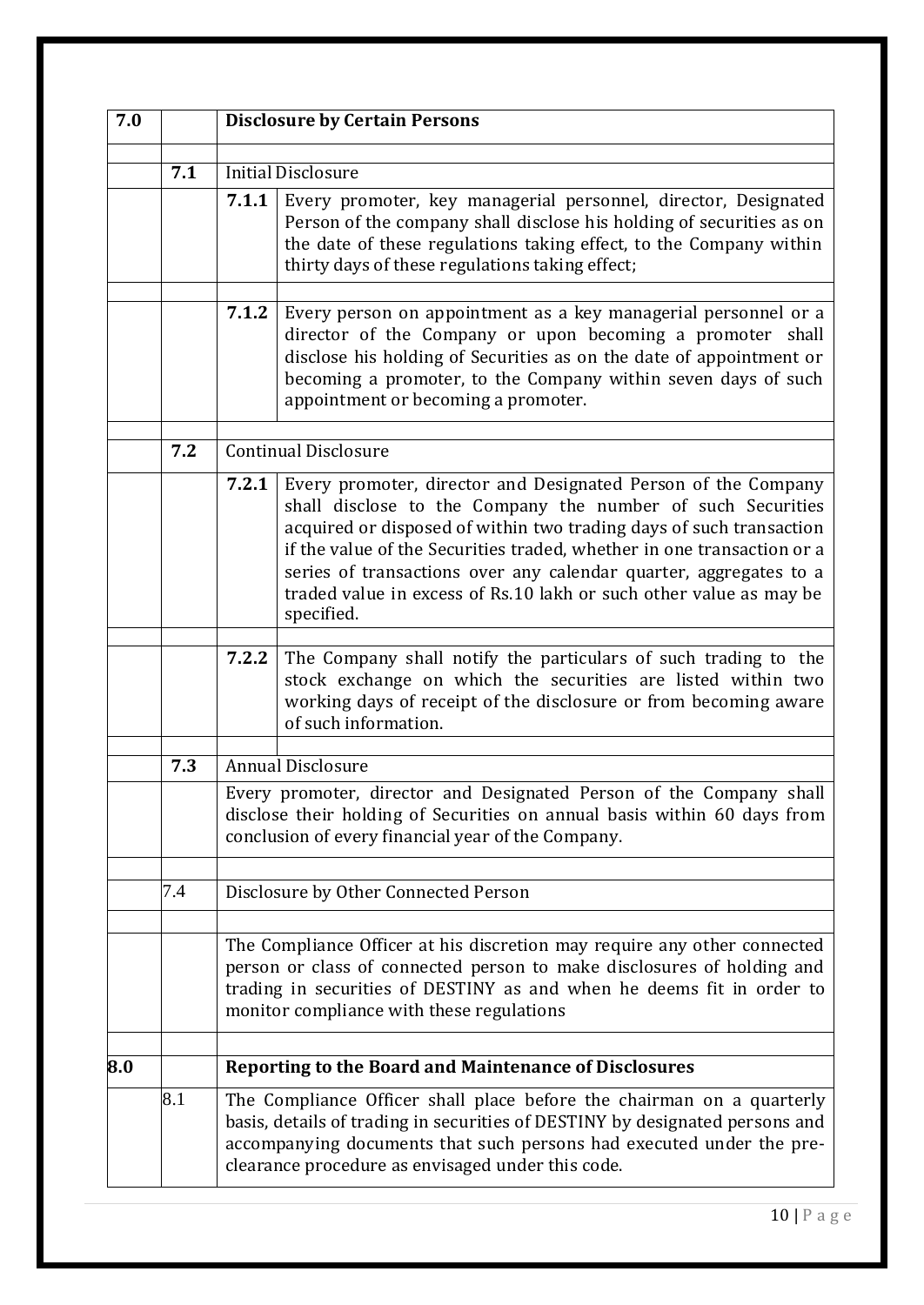|     | 8.2 | The Compliance Officer shall maintain records of all the declarations in<br>appropriate forms given by the designated persons for a minimum period<br>of 5 (Five) years.                                                                                                                                                                                                                                                                                                                                                                                                        |
|-----|-----|---------------------------------------------------------------------------------------------------------------------------------------------------------------------------------------------------------------------------------------------------------------------------------------------------------------------------------------------------------------------------------------------------------------------------------------------------------------------------------------------------------------------------------------------------------------------------------|
|     | 8.3 | The Secretarial Section shall acknowledge the receipt of the declaration<br>form received.                                                                                                                                                                                                                                                                                                                                                                                                                                                                                      |
| 9.0 |     | Penalty for contravention of code of conduct                                                                                                                                                                                                                                                                                                                                                                                                                                                                                                                                    |
|     | 9.1 | Penalty for Non-Compliance                                                                                                                                                                                                                                                                                                                                                                                                                                                                                                                                                      |
|     |     | Any insider who trades in securities in contravention of the provisions of<br>this Code or the SEBI (Prohibition of Insider Trading) Regulations, 2015<br>shall be guilty of insider trading and shall be inter-alia liable for<br>punishment and penalty as mentioned in this Code and in the Securities &<br>Exchange Board of India Act, 1992. Designated person who violate the code<br>shall be subject to disciplinary action by the Company which may include<br>wage freeze, suspension, ineligibility for future participation in employee<br>stock options plans etc. |
|     | 9.2 | Penalty for Non-Compliance with the Code of Conduct                                                                                                                                                                                                                                                                                                                                                                                                                                                                                                                             |
|     |     | Any employee/officer/Director who trades in securities or communicates<br>any information for trading in securities, in contravention of the code of<br>conduct may be penalized and appropriate action may be taken by<br>DESTINY. The action by the Company shall not preclude SEBI from taking<br>any action in case of Violation of SEBI (Prohibition of Insider Trading<br>Regulations), 2015.                                                                                                                                                                             |

- a) The action by DESTINY shall not preclude SEBI from taking any action in case of violation of SEBI (Prohibition of Insider Trading), Regulations, 2015.
- b) In case it is observed by the Compliance Officer that there has been a violation of the Regulations, SEBI shall be informed by DESTINY.
- c) The Managing Committee of the Board or the Compliance Officer may decide the penalty within the above framework by taking into consideration the factors such as knowledge of price sensitive information, level of management responsibility of the individual concerned, number of securities transacted, whether the breach occurred as a result of deliberate intent or not, etc.
- d) Penalties recovered as per framework will be remitted to SEBI Investor Protection and Education Fund account.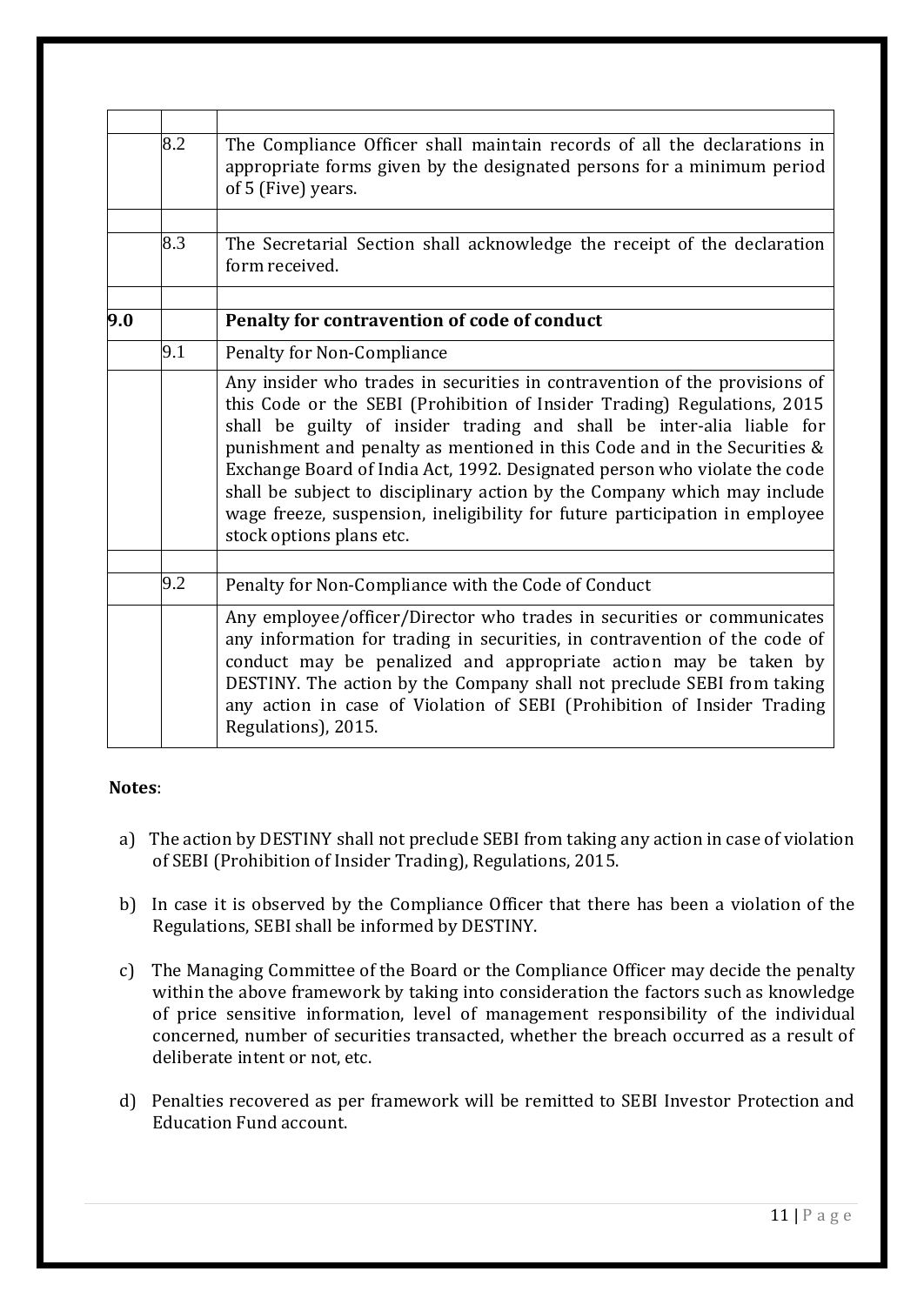# **V. GENERAL**

Employees are advised to pursue the Code and Securities and Exchange Board of India (Prohibition of Insider Trading) Regulations, 2015 as amended from time to time, carefully and acquaint themselves with all the provisions contained therein.

The Compliance Officer will be available for clarification / assistance that may be necessary.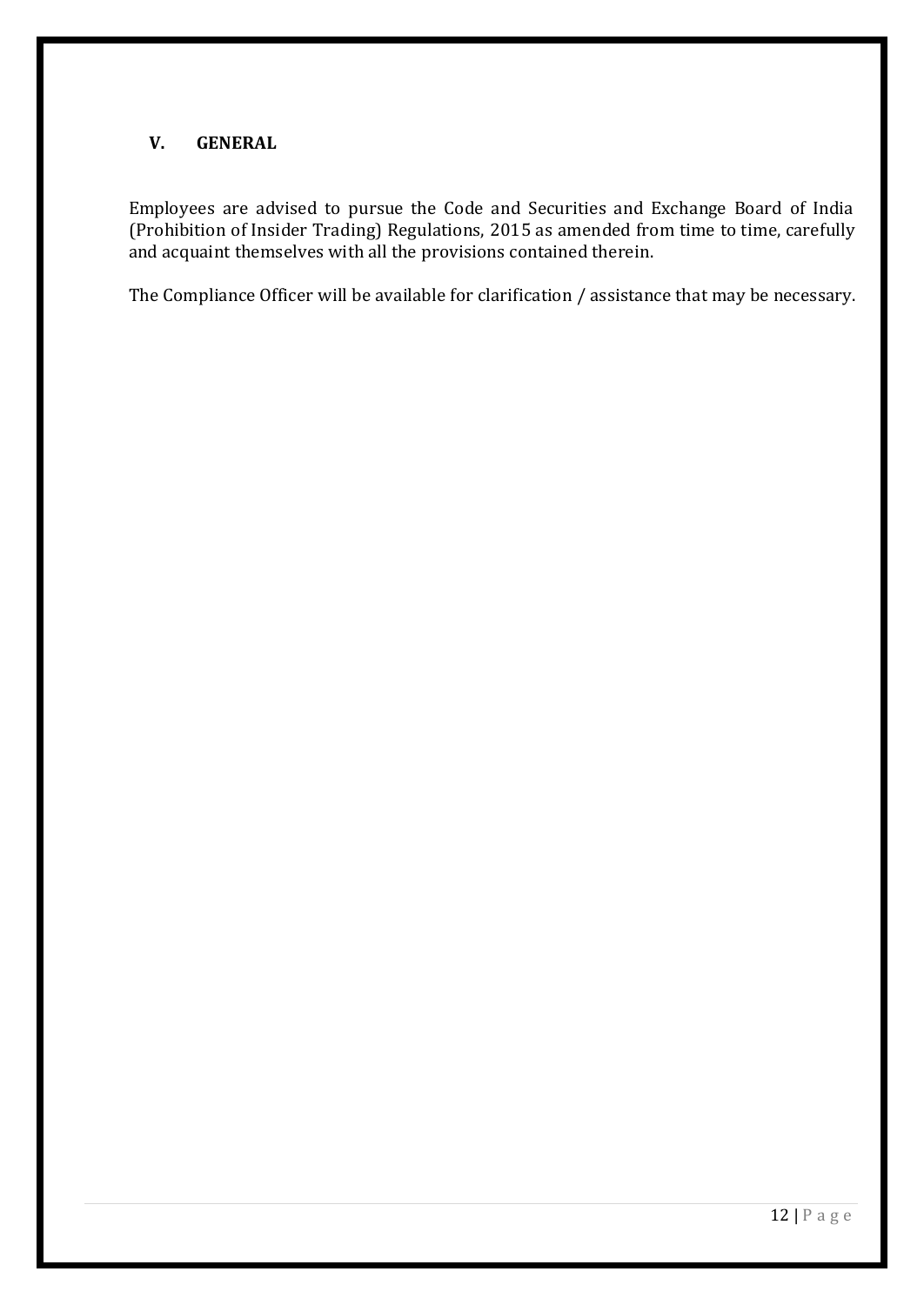# *ANNEXURES*

### **DESTINY LOGISTICS & INFRA LIMITED ANNEXURE A Application - Cum Undertaking for Pre-Clearance of Trades**

Date:

The Compliance Officer The Compliance Officer DESTINY LOGISTICS & INFRA LIMITED Kolkata **Designation:** 

With reference to the Code of Conduct of Destiny Logistics & Infra Limited (DESTINY) for Prevention of Insider Trading, I hereby give notice that I propose to carry out the following transaction in DESTINY's securities for myself / As Joint Holder / My immediate relative.

| <b>Transaction</b><br>(Sale/Purchase) | <b>Type of Security</b> | <b>Number of Security</b> |  |
|---------------------------------------|-------------------------|---------------------------|--|
|                                       |                         |                           |  |

I hereby declare that:

- (a) I do not have any access nor have I received or possess "Unpublished Price Sensitive Information" upto the time of signing the undertaking.
- (b) That in case I have access to or receive "Unpublished Price Sensitive Information" after the signing of the undertaking but before the execution of the transaction, I shall inform the Compliance Officer of the change in my position and that I would completely refrain from trading in the securities of DESTINY till the time such information becomes public.
- (c) That I have not contravened the code of conduct for prevention of insider trading as notified by DESTINY from time to time.
- (d) That I have made a full and true disclosure in the matter.

Signature of the Employee/Director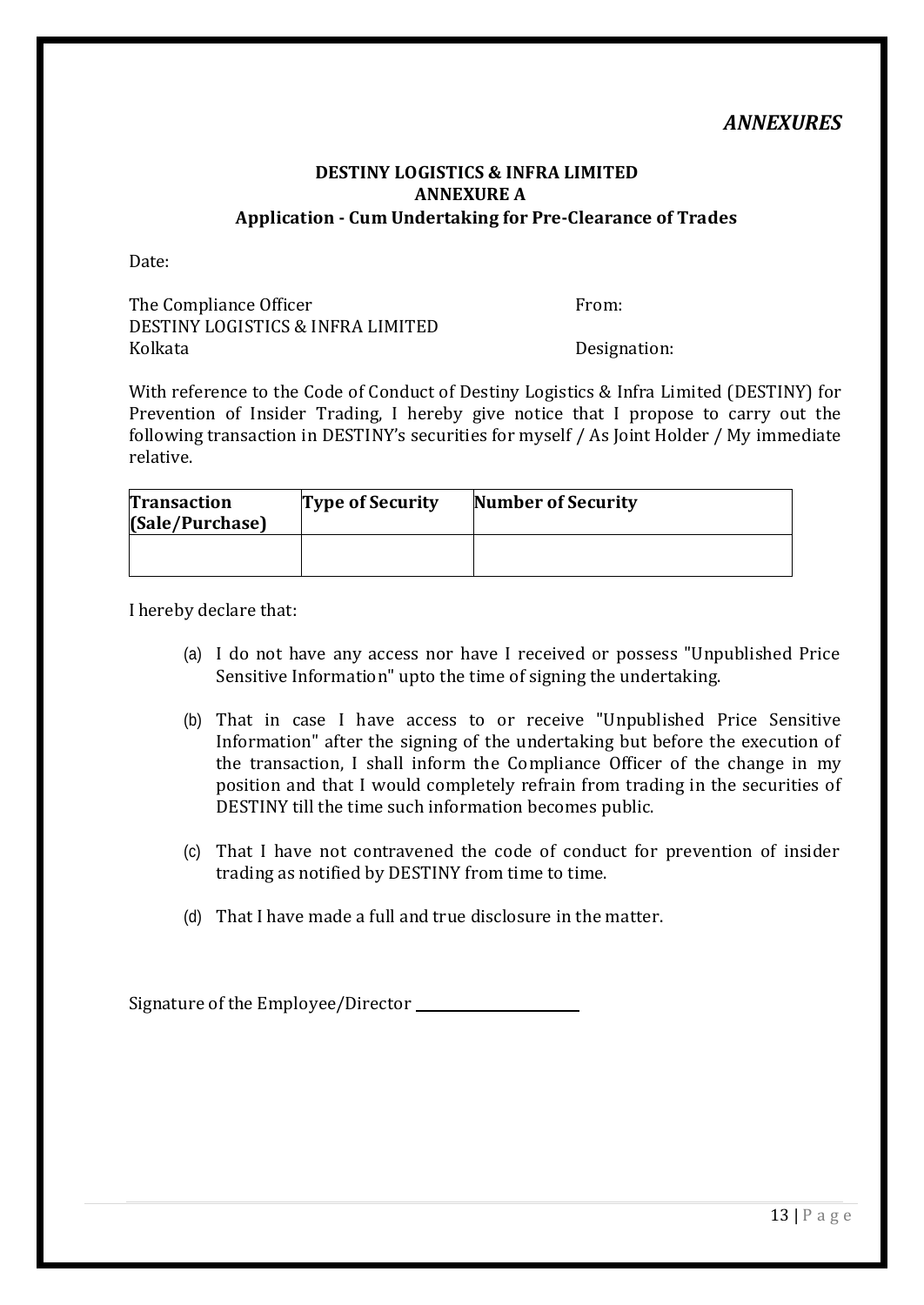#### **DESTINY LOGISTICS & INFRA LIMITED**

### **Annexure B UNDERTAKING TO BE ACCOMPANIED WITH THE APPLICATION FOR PRE-CLEARANCEUNDERTAKING**

To, The Compliance Officer Date: \_\_\_ DESTINY LOGISTICS & INFRA LIMITED Kolkata

Dear Sir/Madam,

I, , \_\_\_\_\_\_\_\_\_\_\_\_\_\_\_\_\_\_\_\_\_\_\_ of the Company residing at\_ , am desirous of dealing in \_\_\_\_\_\_\_\_\_ Shares of the Company as mentioned in my application dated for pre-clearance of transaction.

I further declare that I am not in possession of or otherwise privy to any unpublished Price Sensitive Information (as defined in the Company's Code of Conduct for prevention of Insider Trading (the Code) up to the time of signing this Undertaking.

In the event that I have access to or received any information that could be construed as "Price Sensitive Information" as defined in the Code, after the signing of this undertaking but before executing the transaction for which approval is sought, I shall inform the Compliance Officer of the same and shall completely refrain from dealing in the securities of the Company until such information becomes public.

I declare that I have not contravened the provisions of the Code as notified by the Company from time to time.

I undertake to submit the necessary report within Seven days of execution of the transaction / a 'Nil' report if the transaction is not undertaken.

If approval is granted, I shall execute the deal within 7 days of the receipt of approval failing which I shall seek pre-clearance.

I declare that I have made full and true disclosure in the matter.

Signature:\_\_\_\_\_\_\_\_\_\_\_\_\_\_\_\_\_\_\_\_\_\_\_\_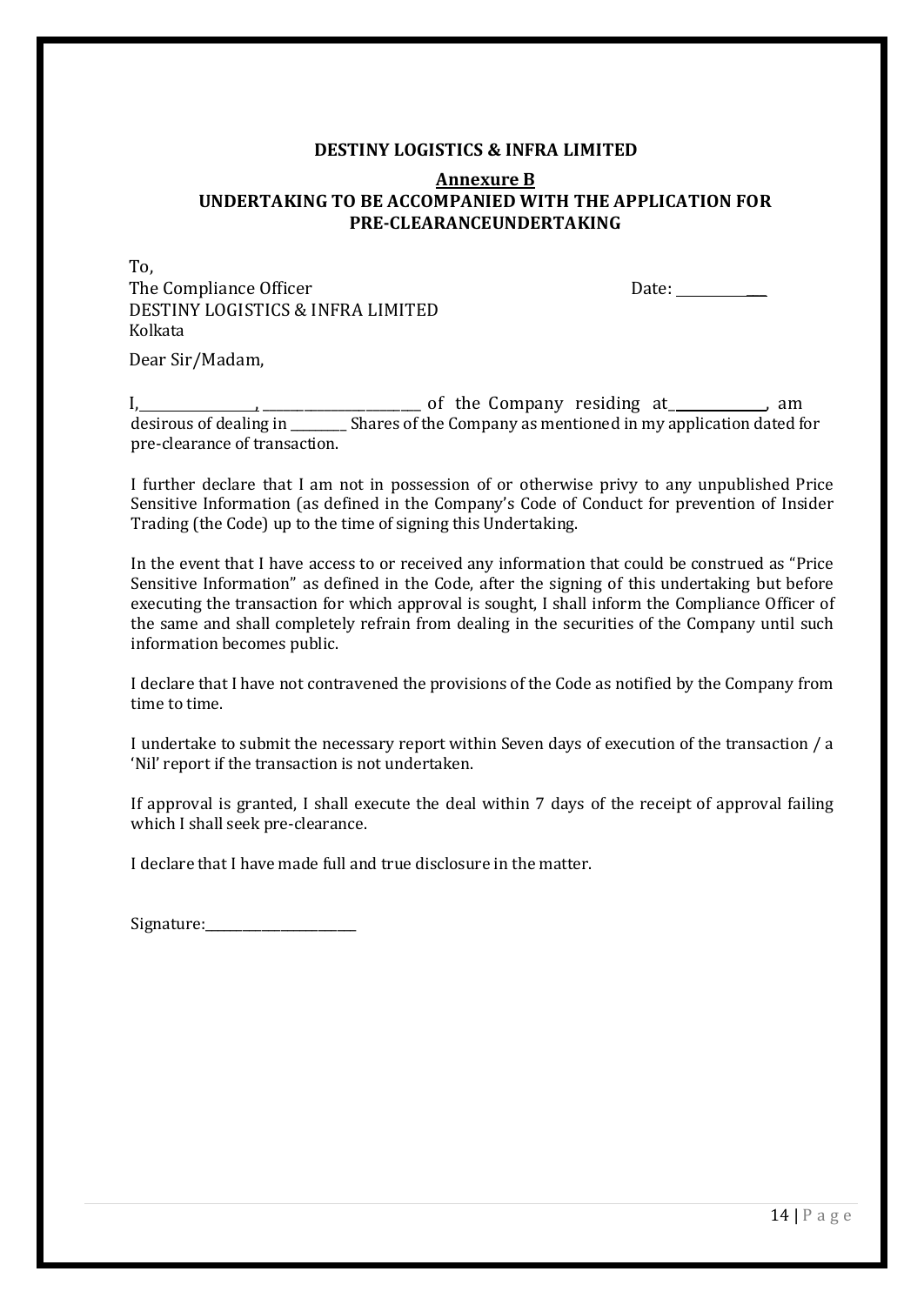# **DESTINY LOGISTICS & INFRA LIMITED**

# **Annexure C**

### **PRE-CLEARANCE ORDER**

PCO No. Date:

To, (Applicant)

This is to inform you that your request for dealing in \_\_\_\_\_\_\_\_\_\_\_\_\_\_\_\_\_\_\_\_\_\_\_shares of the Company as mentioned in your application dated **incole 10 manumical** is approved. Please note that the said transaction must be completed on or before  $\Box$  [date].

In case you do not execute the approved transaction /deal on or before the aforesaid date you would have to seek fresh pre-clearance before executing any transaction/deal in the securities of the Company. Further, you are required to file the details of the executed transactions in the prescribed forms as per DESTINY's Code of Conduct for Insider Trading. In case the transaction is not undertaken a 'Nil' report shall be necessary.

Signature: \_\_\_\_\_\_\_\_\_\_\_

Compliance Officer

- *1. Please provide all the information. Incomplete forms will not be accepted.*
- *2. Please ensure that you have not made any opposite transaction within previous 6 months.*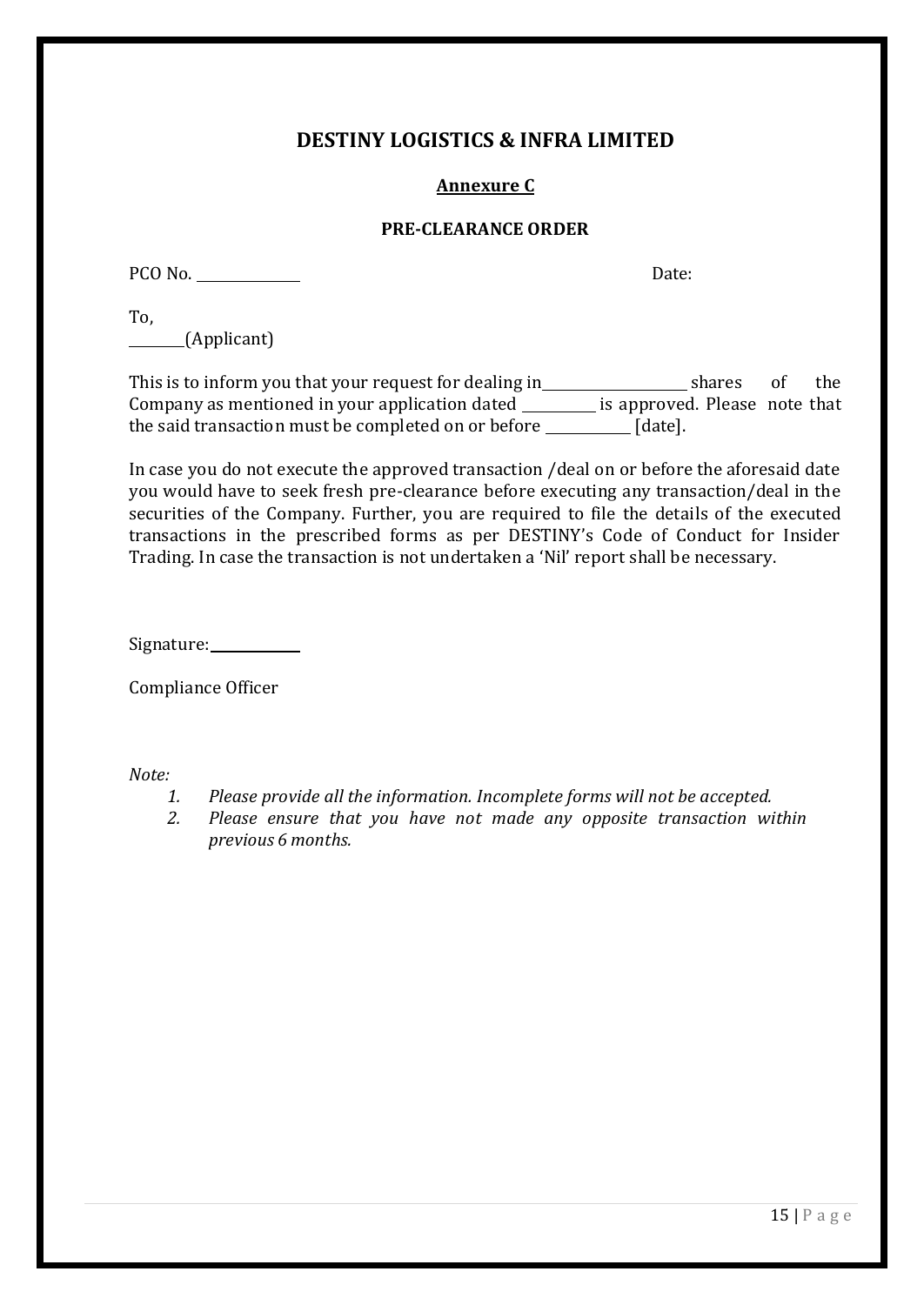# **ANNEXURE D**

# Name of the company: **DESTINY LOGISTICS & INFRA LIMITED** ISIN of the company: **INE0IGO01011**

Details of Securities held by Promoter, Key Managerial Personnel (KMP), Director and other such persons as mentioned in Regulation 6(2)

| Name, PAN No., CIN/DIN Category of Person |                                                  | Securities held as on the % of Share-                                                          |     |   |
|-------------------------------------------|--------------------------------------------------|------------------------------------------------------------------------------------------------|-----|---|
| &Address with contact (Promoters/KMP)     |                                                  | date of regulation holding                                                                     |     |   |
| nos.                                      | /Directors/ immediate<br>relatives/ others etc.) | coming into force                                                                              |     |   |
|                                           |                                                  | Type of<br>security (For<br>$eg. - Shares,$<br>Warrants,<br>Convertible<br>Debentures<br>etc.) | No. |   |
|                                           | 2                                                | 3                                                                                              | 4   | 5 |
|                                           |                                                  |                                                                                                |     |   |
|                                           |                                                  |                                                                                                |     |   |

*Note: "Securities" shall have the meaning as defined under regulation 2(1)(i) of SEBI (Prohibition of Insider Trading) Regulations, 2015.*

Name & Signature: Date: \_\_\_\_\_\_\_\_\_\_\_

Designation: Place: Place: Place: Place: Place: Place: Place: Place: Place: Place: Place: Place: Place: Place: Place: Place: Place: Place: Place: Place: Place: Place: Place: Place: Place: Place: Place: Place: Place: Place:

- 1) Separate disclosures should be made in respect of the immediate relatives. Immediate relatives may include the spouse of a person, a parent, sibling and child of such person or their spouse, any of whom is either dependent financially on such a person, or consults such a person in taking decisions relating to trading in securities.
- 2) This declaration will include separate details of shares held in the first name, joint names or as a guardian.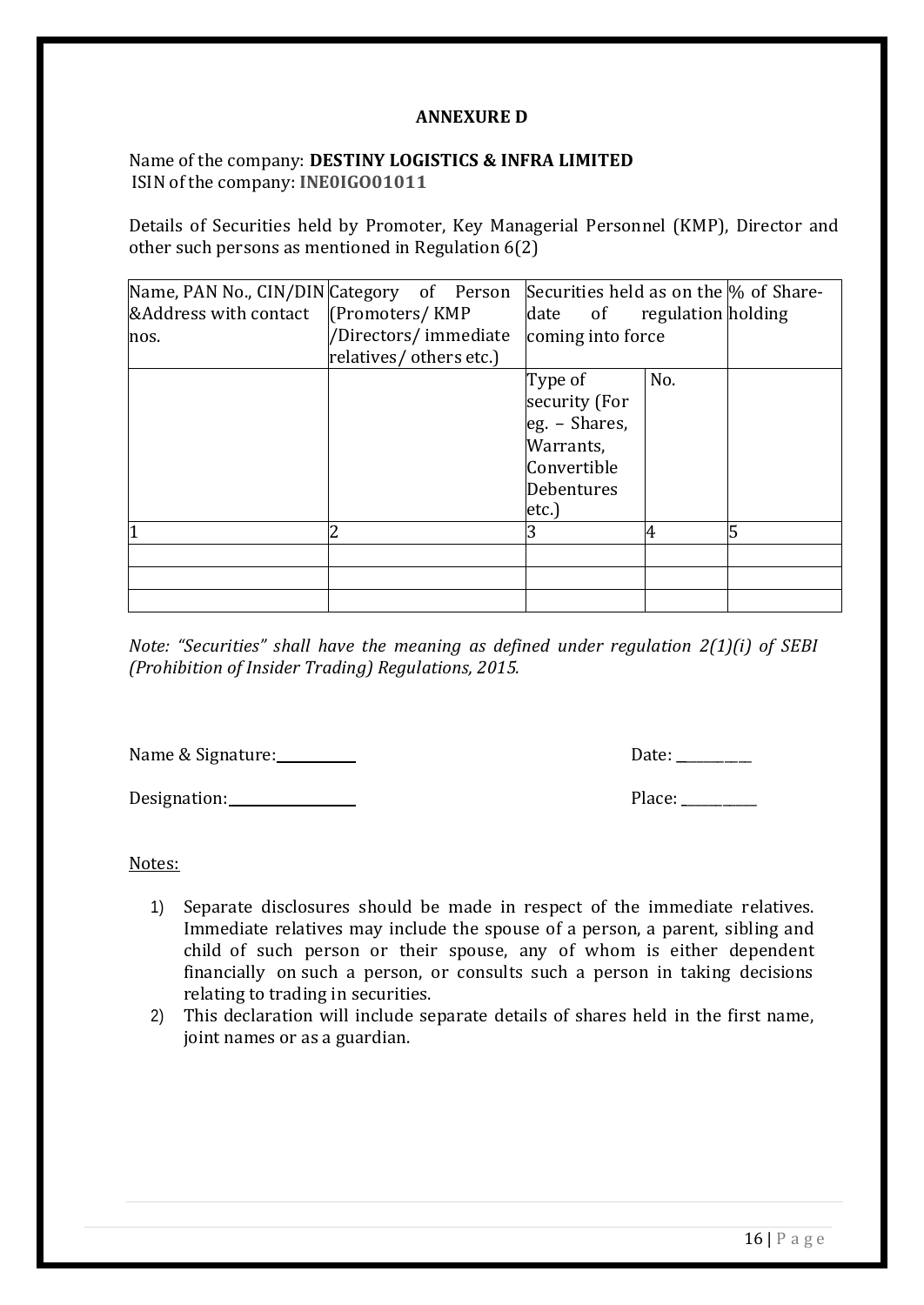### **ANNEXURE E**

# Name of the company: **DESTINY LOGISTICS & INFRA LIMITED** ISIN of the company: **INE0IGO01011**

Details of Securities held on appointment of Key Managerial Personnel (KMP) or Director or upon becoming a Promoter of a listed company and other such persons as mentionedin Regulation 6(2)

| Name, PAN No., Category of |                  | Date of     | Securities held at the time of                   |   | $%$ of  |
|----------------------------|------------------|-------------|--------------------------------------------------|---|---------|
| CIN/DIN                    | &Person          |             | appointment becoming Promoter/appointment Share- |   |         |
| Address                    | with (Promoters/ | of Director | of Director/KMP                                  |   | holding |
| contact nos.               | <b>KMP</b>       | /KMP OR     |                                                  |   |         |
|                            | /Directors/      | Date of     |                                                  |   |         |
|                            | limmediate       | becoming    |                                                  |   |         |
|                            | Relatives/others | Promoter    |                                                  |   |         |
|                            | etc.             |             |                                                  |   |         |
|                            |                  |             | Type of security (For No.                        |   |         |
|                            |                  |             | eg.–Shares, Warrants,                            |   |         |
|                            |                  |             | Convertible                                      |   |         |
|                            |                  |             | Debentures, etc.)                                |   |         |
|                            |                  | 3           | 4                                                | 5 | 6       |
|                            |                  |             |                                                  |   |         |
|                            |                  |             |                                                  |   |         |
|                            |                  |             |                                                  |   |         |

*Note: "Securities" shall have the meaning as defined under regulation 2(1)(i) of SEBI (Prohibition of Insider Trading) Regulations, 2015.*

Name & Signature: Date:

Designation: Place:

- 1. Separate disclosures should be made in respect of the immediate relatives. Immediate relatives may include the spouse of a person, a parent, sibling and child of such person or their spouse, any of whom is either dependent financially on such a person, or consults such a person in taking decisions relating to trading in securities.
- 2. This declaration will include separate details of shares held in the first name, joint names or as a guardian.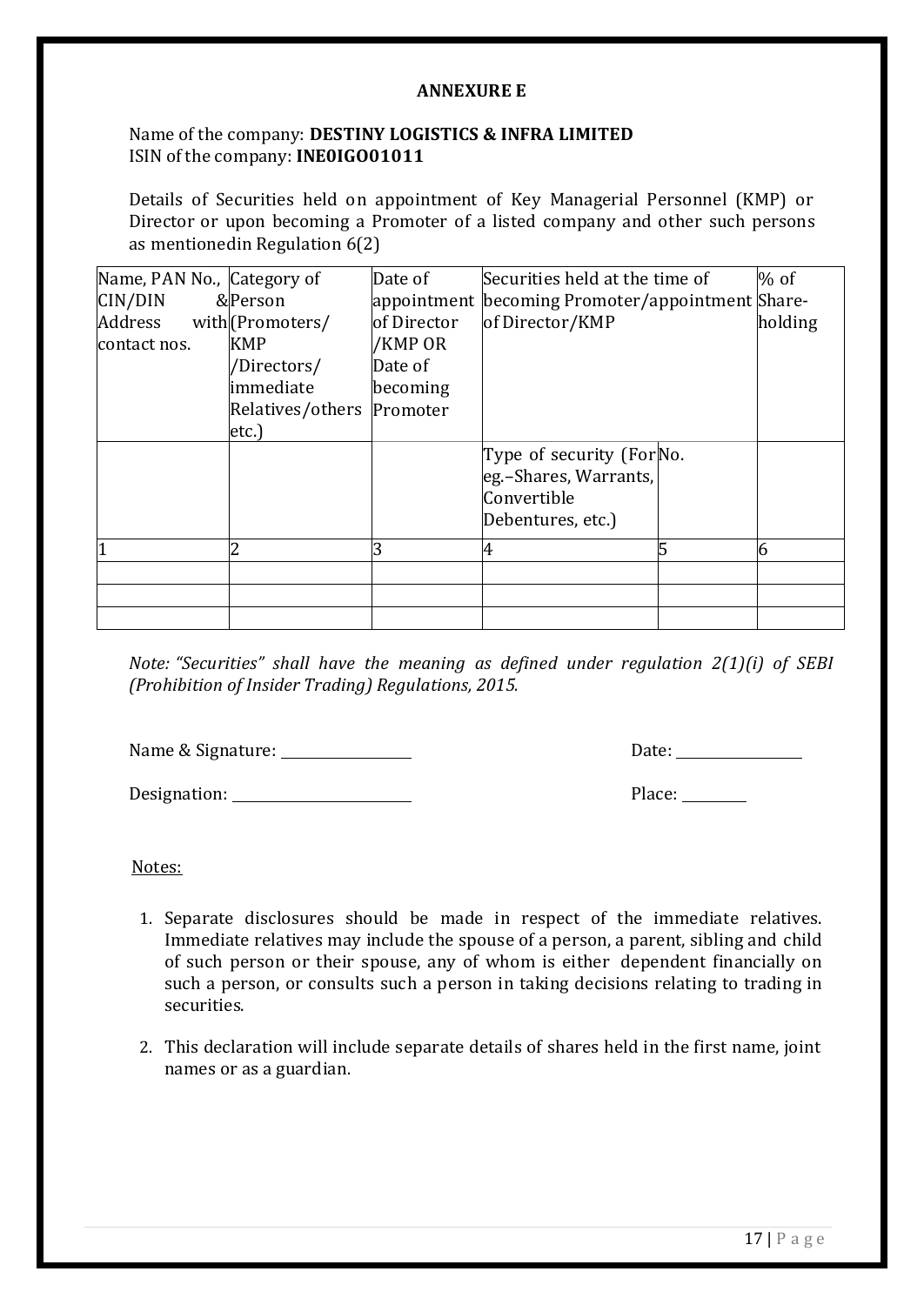### **ANNEXURE F**

# Name of the company: **DESTINY LOGISTICS & INFRA LIMITED** ISIN of the company: **INE0IGO01011**

Details of change in holding of Securities of Promoter, Employee or Director of a listed company and other such persons as mentioned in Regulation 6(2)

| Name,<br>PAN No., $of$<br>CIN/DIN Person<br>&<br>Address<br>with<br>Contact<br>nos. | Category<br>(Promoter disposal<br>s/KMP/<br>Directors/<br>immediate<br>relative<br>to/ Others, | Securities held<br>prior to held prior<br>to acquisition/                                                                                      | Securities<br>acquired/<br>Disposed |                                                                                                                    |                      |                | Securities<br>held post<br>acquisition/<br>disposal                                               |                                                                                                                          | Date of<br>allotment<br>advice/<br>acquisit<br>ion of<br>shares/<br>sale of<br>shares<br>specify |          | on to<br>y | Date of Mode of<br>Intimatiacquisiti<br>$\alpha$<br>compandisposal<br>on<br>market/<br>public/<br>rights/<br>preferent |                                                                                      |
|-------------------------------------------------------------------------------------|------------------------------------------------------------------------------------------------|------------------------------------------------------------------------------------------------------------------------------------------------|-------------------------------------|--------------------------------------------------------------------------------------------------------------------|----------------------|----------------|---------------------------------------------------------------------------------------------------|--------------------------------------------------------------------------------------------------------------------------|--------------------------------------------------------------------------------------------------|----------|------------|------------------------------------------------------------------------------------------------------------------------|--------------------------------------------------------------------------------------|
|                                                                                     | etc.)                                                                                          | Type $of No.$ and Type N  V Trans Type<br>security<br>(For eg.<br>Shares, holding<br>Warrant<br>S,<br>Converti<br>ble<br>Debentu<br>res, etc.) | $of$ of<br>$\%$<br>share-           | secur<br>ity<br>(For<br>eg.<br>Shar<br>es,<br>Warr<br>ants,<br>Conv<br>erti<br>ble<br>Debe<br>nture<br>s,<br>etc.) | $\vert$ o. $\vert$ a | e              | action of<br>lu Type<br>(Buy)<br>Sale/<br>Pledg<br>e/<br>Revok<br>e/<br>Invok n ts,<br>$\vert e)$ | securit <sup>[%]</sup><br>y (Forof<br>eg.<br><b>Shares</b> holdi<br>Warra<br>Conve<br>rtible<br>Deben<br>ur<br>es<br>etc | No.<br>and<br>shar<br>le-<br>ng                                                                  | Fro<br>m | To         |                                                                                                                        | ial offer<br>$/$ off<br>market/<br>Inter-se<br>transfer,<br><b>ESOPs</b><br>$etc.$ ) |
|                                                                                     | $\overline{2}$                                                                                 | 3                                                                                                                                              | $\overline{4}$                      | 5                                                                                                                  | 6                    | $\overline{7}$ | 8                                                                                                 | 9                                                                                                                        | 10                                                                                               | 11       | 12         | 13                                                                                                                     | 14                                                                                   |

*Note: "Securities" shall have the meaning as defined under regulation 2(1)(i) of SEBI(Prohibition of Insider Trading) Regulations, 2015.*

*Name & Signature: Date: Designation: Place:*

- 1) Separate disclosures should be made in respect of the immediate relatives. Immediate relatives may include the spouse of a person, a parent, sibling and child of such person or their spouse, any of whom is either dependent financially on such a person, or consults such a person in taking decisions relating to trading in securities.
- 2) This declaration will include separate details of shares held in the first name, joint names or as a guardian.